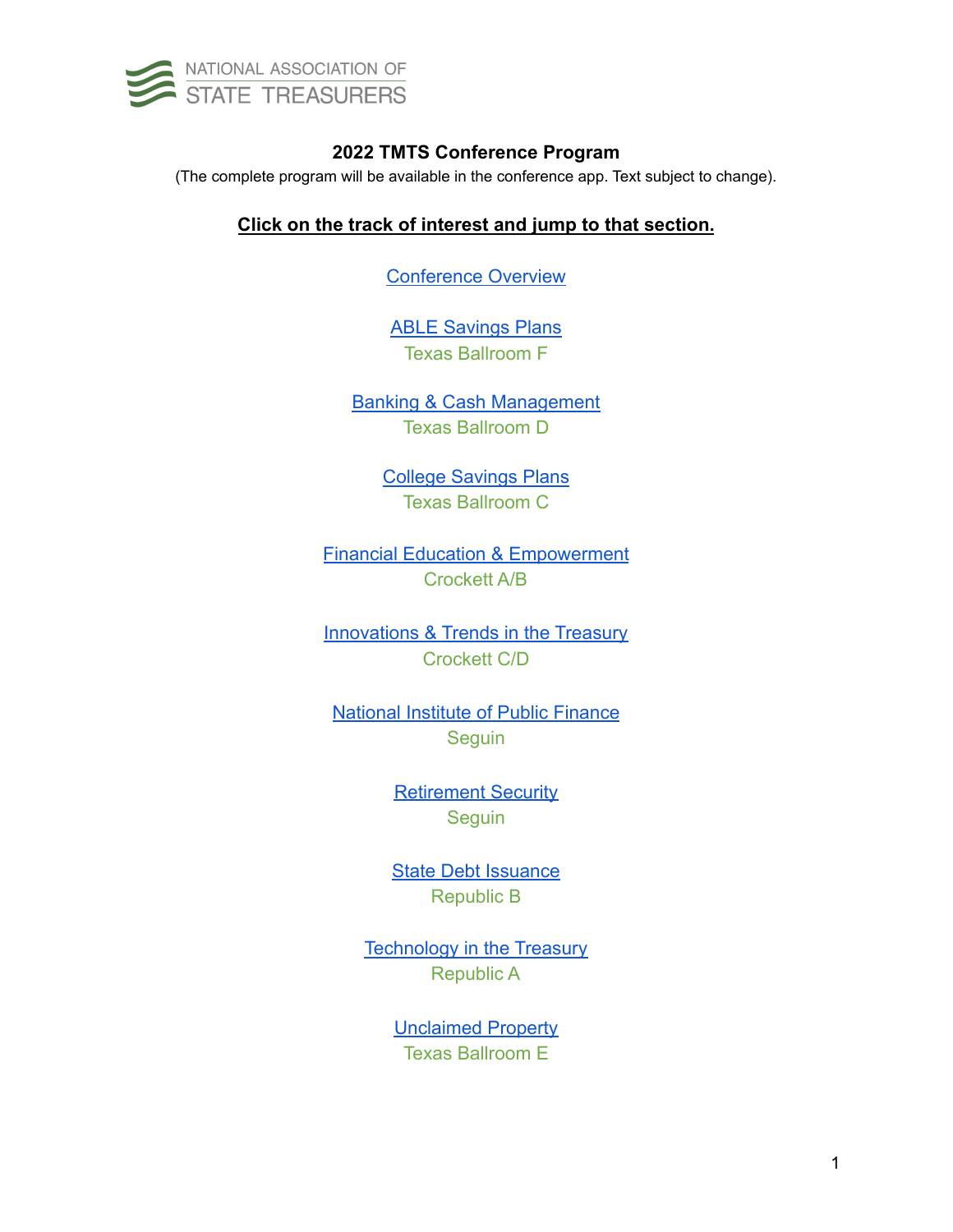

# **Conference Overview**

## <span id="page-1-0"></span>**Monday, June 6**

### **NAST Corporate Affiliate Meet & Greet**

#### **3:30-4:30 PM**

*All corporate attendees are welcome to join for this informal gathering! Hear from Corporate Affiliate Board members about membership, ask questions and reconnect with friends and colleagues.*

### **TMTS Welcome & Orientation Session**

#### **4:30-5:15 pm**

*New to NAST? First time attendee? Join us for an overview of the conference schedule, explore the conference app, meet the staff and NAST leadership. Hear from NAST experts about the various tracks and what you can expect during evening events as we welcome you into the NAST family. All questions,comments and feedback are welcome. We hope to see you there!* **5:30-6:00 PM**

**New Member Welcome Reception (Invitation Only)**

**6:00-7:30 PM**

**Welcome Reception at the Grand Hyatt Hotel**

**Tuesday, June 7 7:30-8:30 AM Networking Breakfast 12:00-1:30 PM Networking Lunch 6:00-9:00 PM Evening Reception & Gallery Tour at Briscoe Western Art [Museum](https://www.briscoemuseum.org/)** *Enjoy an evening at the museum that preserves the art, history, and culture of the American*

*West right along the historic River Walk.*

**Wednesday, June 8 7:30-8:30 AM Networking Breakfast 12:00-1:30 PM Networking Lunch 6:00-9:00 PM**

## **Dinner & Entertainment at Howl at the [Moon](https://www.howlatthemoon.com/san-antonio/)**

*Stroll down the River Walk for one of the most unique nightlife experiences in the country! Come sing, dance and howl as the most versatile and talented musicians perform your favorite songs from 80's rock, 90's pop and today's dance hits on pianos, guitars and more in a high-energy show.*

**Thursday, June 9 8:00-9:00 AM Networking Breakfast**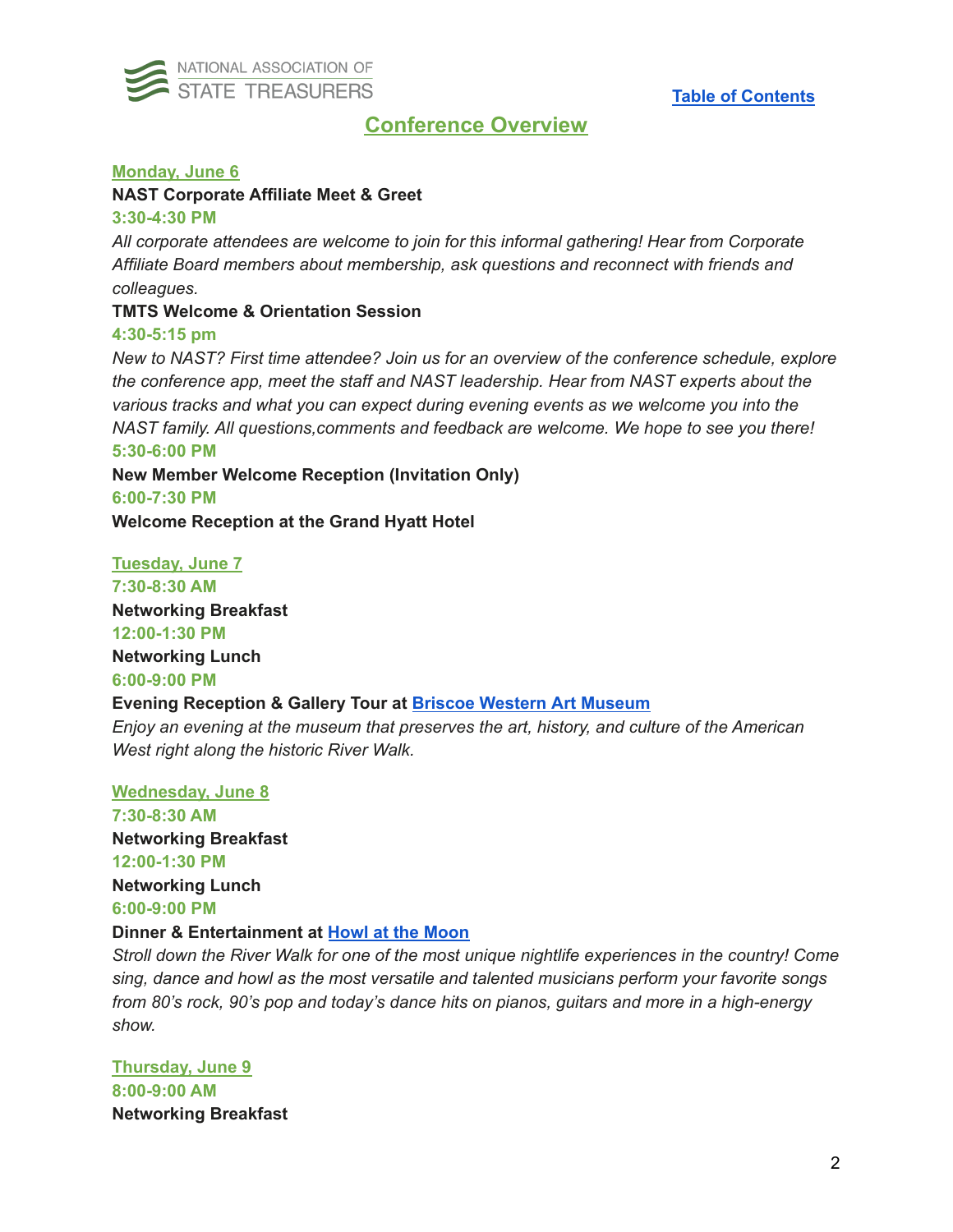

## **9:00-10:30 AM Workshops**

#### **Improvisation to improve leadership skills, collaboration, and communication**

*What if improvisation exercises were used in a professional training environment? Being present, fostering collaboration, listening to understand, adapting a 'Yes, and' mindset, and storytelling; all these improvisation skills are tried and true to help grow relationships and enhance leadership skills.*

*With roots in education and improvisation, participants will try on improv exercises in a low-stakes environment at their seats. After the improv expert leads the group through each exercise, the expert guides the discussion towards an 'Ah-ha' learning moment designed to prompt participants to think differently about business conversations. Finishing each exercise with why this matters to you and how you can incorporate what was learned into your workplace, participants leave with actionable new skills. People are tired of being informed. Let's excite, thrill, and maybe even amuse them!*

#### **Join the Financial Wellness Education Movement Offered by NAST & Enrich**

*Is your state on board? During this hands-on workshop, you will learn how your office can implement the NAST and Enrich award-winning financial education platform and offer a solution tailored to the unique needs of your citizens. The NAST Foundation offers this personalized, interactive financial wellness platform for free through a grant from Wells Fargo. Join the cohort of Treasury offices that are already part of the program. Hear from your colleagues who are already having great success with improving the financial well-being of their citizens and learn how you too can be part of this exciting movement (or opportunity)!*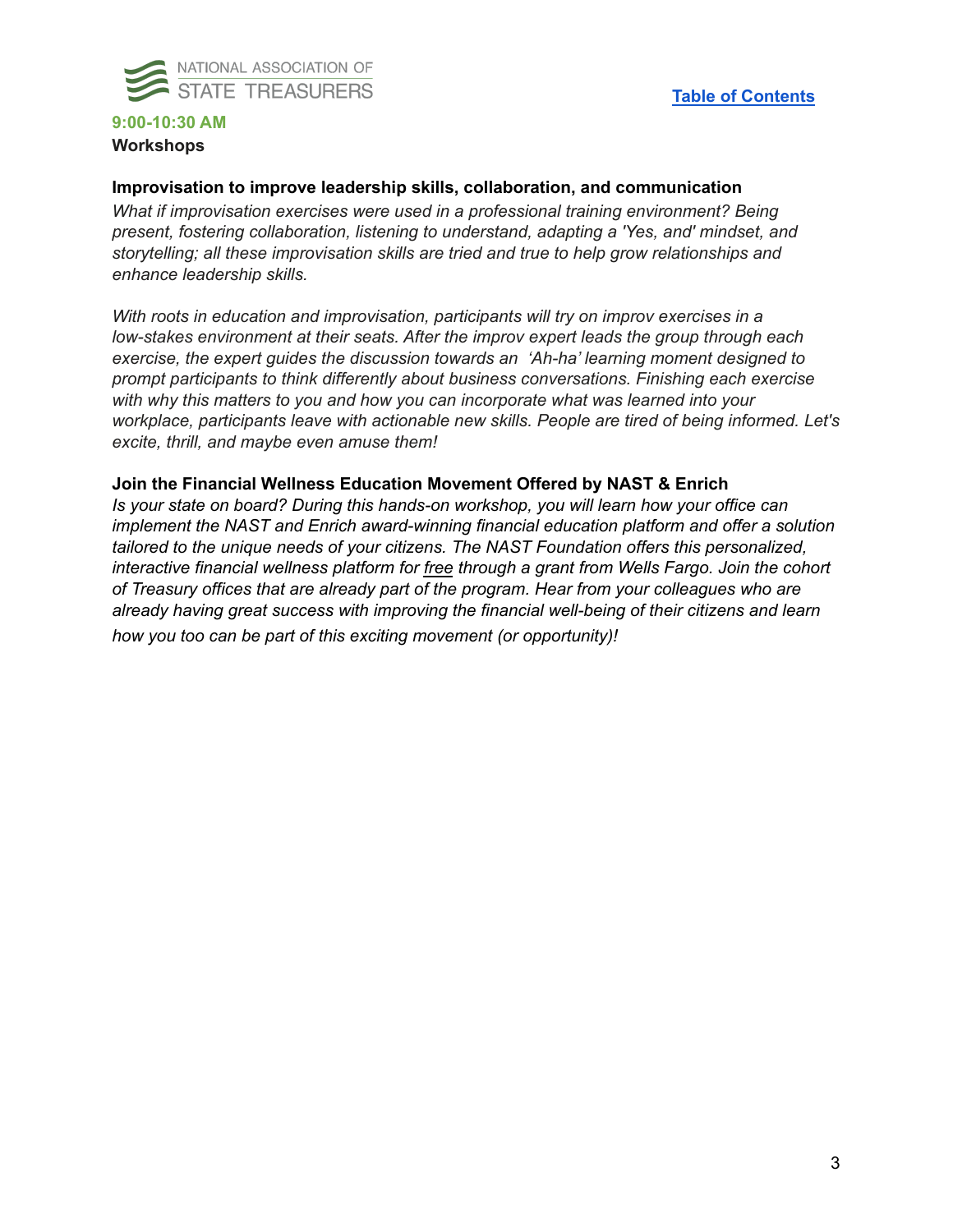<span id="page-3-0"></span>

## **ABLE Savings Plans**

**Texas Ballroom F**

## **Thank you to our track sponsor PNC Bank**

### **ABLE Primer**

#### **Monday, June 6, 4:00-5:00 pm**

*What is Section 529A (aka ABLE savings plans) of the Internal Revenue Code? This pre-conference session for all attendees will cover the basic requirements of the statute, what is meant by the various terms and definitions found in Section 529A, and will include an overview of tax rules applicable to 529A accounts.*

#### **ABLE Track Opening / Welcome**

#### **Tuesday, June 7, 8:30-9:30 am**

*Join us for the opening session of the ABLE Track where leadership will provide an update on the development of the ABLE Network, review recent ABLE Network activities and celebrate the success of ABLE.*

### **State of the States**

#### **Tuesday, June 7, 9:45-10:45 am**

*Join your colleagues from around the nation in sharing the latest information, trends, and issues on ABLE programs during this highly interactive session. The results of the annual ABLE Program survey will be discussed. Session attendees will be asked to share what's new, what's working, what's not working, and problems they have faced and their solutions. This is your chance to not only hear and learn from your colleagues but also to have constructive debate about different programs' approaches.*

### **ABLE and Disabled Veterans Community: Pathways to Partnerships and Outreach Tuesday, June 7, 11:00 am-12:00 noon**

*We will explore best avenues for ABLE outreach to the disabled veterans community and successes that states have experienced in such outreach. Attendees will learn how conversations with this community might differ from those in general ABLE outreach. Attendees will also learn the differences between Social Security's definition of disability and that of the VA's, as well as what benefits are typically accessed by disabled veterans.*

## **The Next Generation of Outreach and Marketing**

#### **Tuesday, June 7, 1:30-2:30 pm**

*This session will focus on innovative outreach methods that plans are using to reach ABLE Eligible Populations.*

#### **ABLE National Data 2022**

#### **Tuesday, June 7, 2:45-4:15 pm**

*This session will continue our look at the story of what ABLE program data tells us by comparing the data that was collected in 2020, 2021, and now in 2022. The session will provide a comparison of data collected from national ABLE programs to learn more about current and*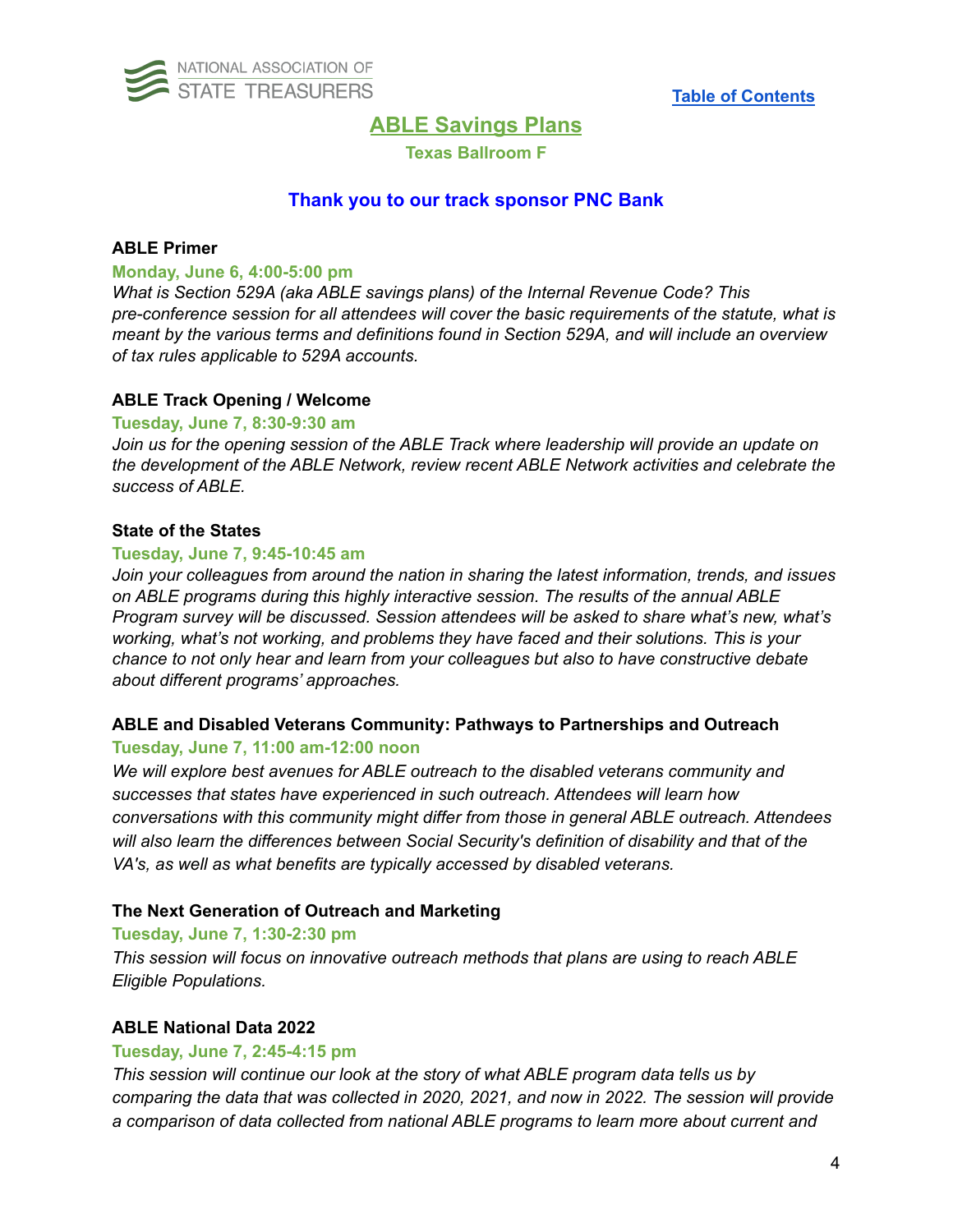

## **Table of [Contents](#page-0-0)**

*future trends in ABLE plan enrollment, contributions, disbursements, and other statistical characteristics that may assist with forecasting for the future and building greater sustainability. During this session there will also be a presentation from True Link about the use of pre-paid cards for its customers and discussion regarding ABLE industry data points formalized by the NAST ABLE Data Working Group.*

## **ABLE INVESTMENT STRUCTURES: Does Your 2016 Design Still Work Today?**

## **Wednesday, June 8, 8:30-9:30 am**

*In this session, panelists will overview current ABLE investment philosophy and structure, and share new disability consumer data to help consider and prepare for the future of ABLE investment portfolio design. It has been almost six years since the first ABLE program launched. At that time, little was known about the disability saver and investor, so portfolio line-ups generally were designed to be simple, while providing a small range of static options. Diversified asset allocation and passively managed investment strategies minimize risk for what has been perceived to be a more risk-averse disability investment community. Unlike a typical 529 college saver's time horizon, the ABLE investor's time horizon is less predictable, from a month to a lifetime. But do these considerations still hold true?*

## **Implementation of ABLE Final Regulations**

## **Wednesday, June 8, 9:45-10:45 am**

*With full implementation of the ABLE regs a few months away, hear from your colleagues across the country on the status of their efforts to implement the regulations in their ABLE program. Attendees will gain an understanding of how states are taking different approaches to implementing the regulations and what, in any, unintended consequences we might be facing as we near the deadline to implement this November.*

## **The National ABLE Initiative (NAI) - a new chapter for ABLE and NAST**

## **Wednesday, June 8, 11:00 am-12:00 noon**

*In March, the NAST Foundation and founding partner Wells Fargo announced the launch of a first-of-its-kind national campaign aimed at promoting the availability and benefits of ABLE programs, and increasing the number of individuals using ABLE to improve their lives. Join us to hear how ABLE can foster financial empowerment and community inclusion for people with disabilities through this coordinated ABLE outreach efforts across.*

## **ABLE Plans and Employers**

## **Wednesday, June 8, 1:30-2:30 pm**

DE&I is no longer an option; it's a priority. So now, more than ever, is the time for ABLE Savings *Plans to lead the conversation as they work with employers to offer information on ABLE plans as a workplace benefit. But how do you do that effectively in today's ever-changing marketplace? This panel will include experts who will share a combination of search, social and news listening that provides a well-rounded view of what people are saying about ABLE and related topics. Also hear from companies that have begun to look at offering ABLE as a workplace benefit.*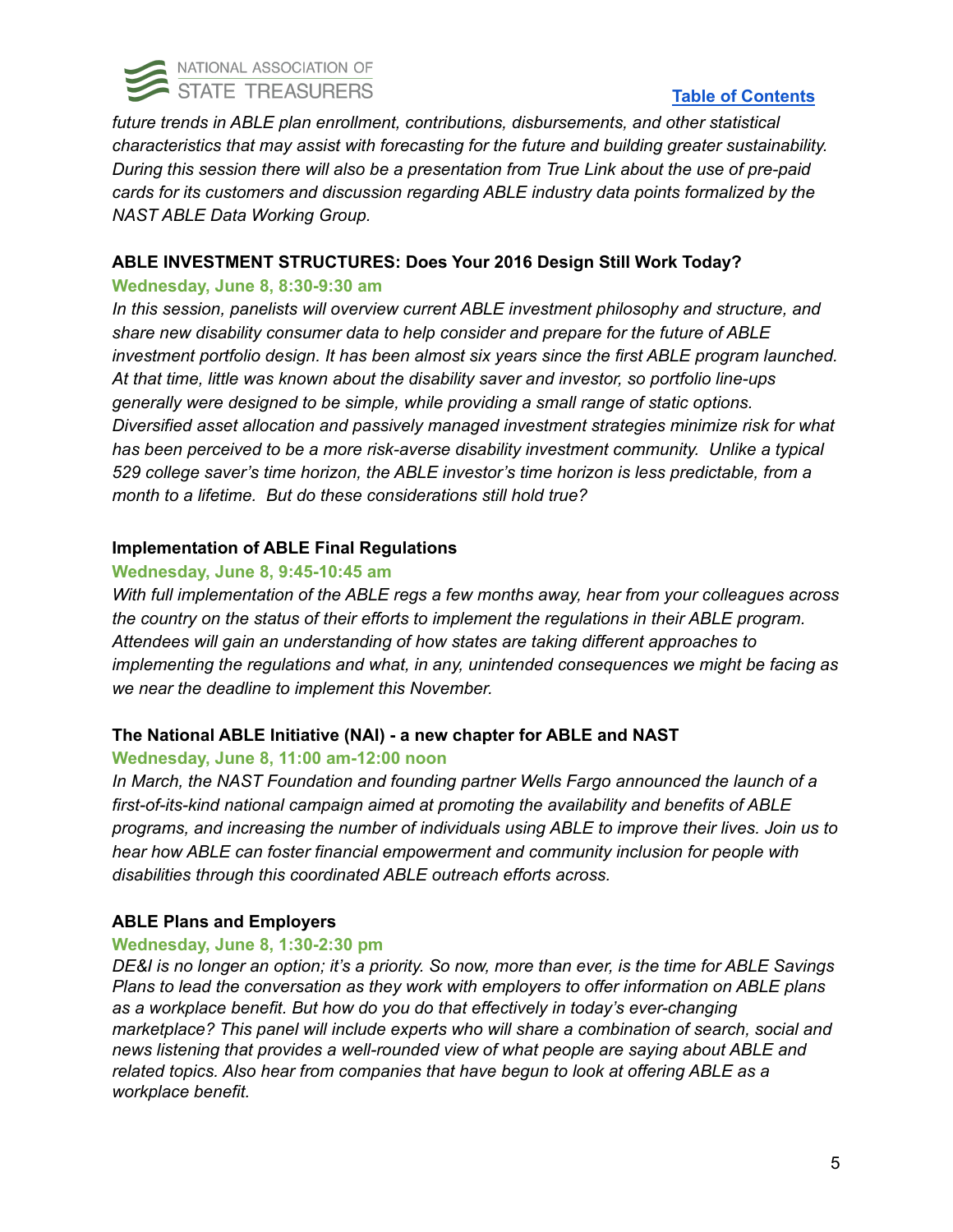

## **Organizations Serving as Authorized Legal Representatives - What ABLE Program Administrators and Managers Need to Know**

#### **Wednesday, June 8, 2:45-3:45 pm**

*The IRS has issued final regulations on ABLE plans. One aspect allows SSA representative payees to open and manage ABLE accounts for those account owners who are minors or who lack capacity to enter contracts (Authorized Individuals). Many group living facilities and other care organizations, e.g. ARC, are representative payees for, or could be granted POA by, the individuals they serve. It is likely that a significant number of these clients are eligible to open ABLE accounts. This session will discuss the practical implications, requirements, opportunities and possible pitfalls of organizational Representative Payees or POAs acting as Authorized Individuals. Participants will hear from state ABLE plans, program managers, and organizational Representative Payees.*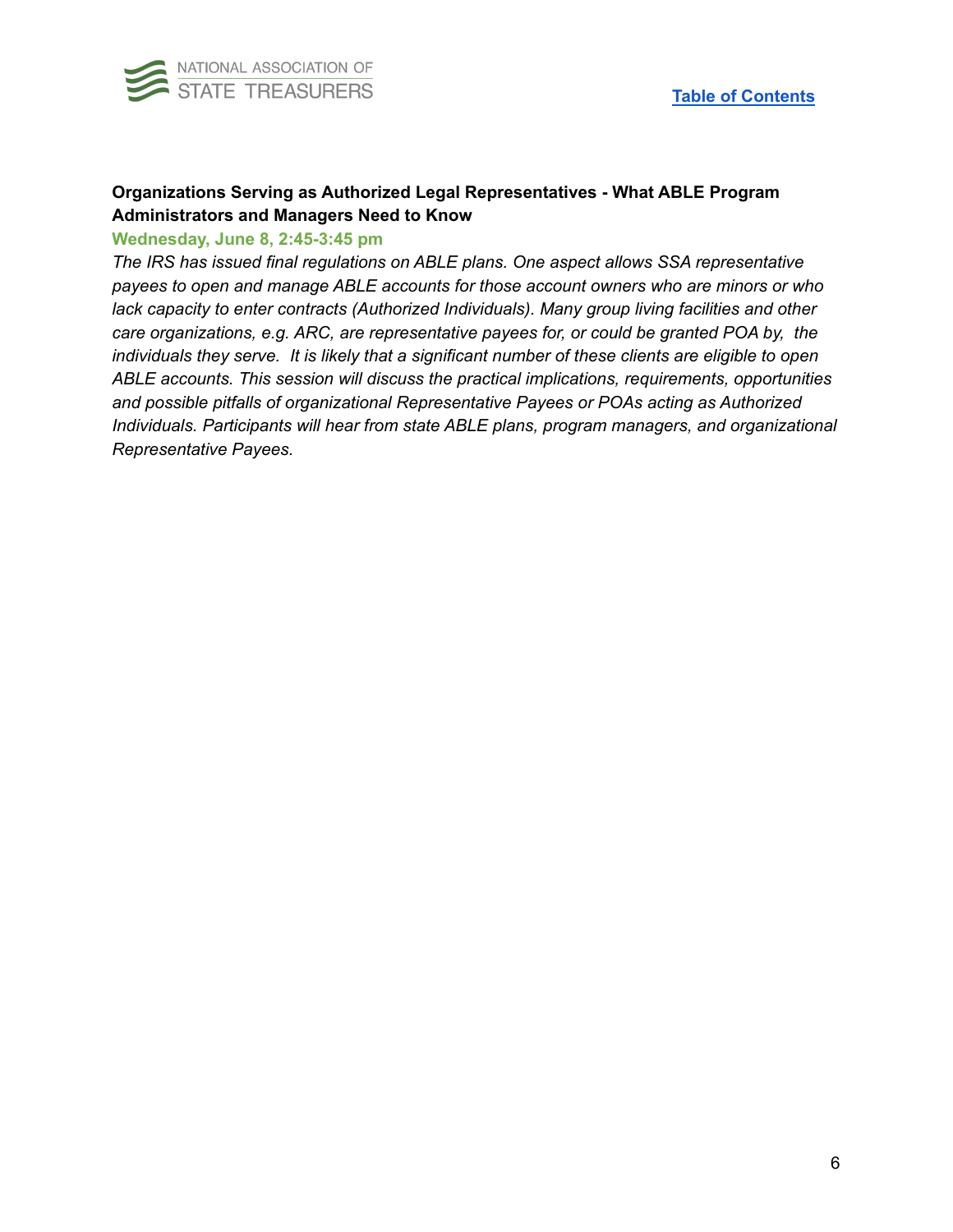<span id="page-6-0"></span>

## **Banking & Cash Management**

**Texas Ballroom D**

#### **Investment Theory, Investment Practice**

#### **Tuesday, June 7, 8:30-9:30 am**

The Fed is back in the market not just to remove stimulus but to fight inflation. With the many tools at their disposal and with so many variables in play, how do you make sense of it all? Should you stay in cash or do I invest out the curve? What type of portfolio strategy - barbell or ladder? The goal is to understand the dynamics at play and how to structure a portfolio in a Fed *fighting, rate rising environment.*

### **State Cash Management Systems**

#### **Tuesday, June 7, 9:45-10:45 am**

*Like perhaps many smaller states, Maine has been in the process of finding a tool to help manage the increasingly complex process of daily cash management. Virginia experienced similar challenges on the cash management side, coupled with the need for a tool on the investment side. Several companies offer these tools, but are the costs justifiable? Virginia's homegrown system has been running well for five years. Maine's has been running for five weeks. Hear how and why Maine and Virginia took the road less traveled in addressing one of the most important functions in state governments.*

### **Unlock human performance to strengthen your cybersecurity**

### **Tuesday, June 7, 11:00 am-12:00 noon**

*Find out how you can leverage your employees as a first line of defense for fraud. Learn strategies to bring together people, systems and technologies to optimize your cybersecurity protection.*

## **A Journey in Payment Innovation**

#### **Tuesday, June 7, 1:30-2:30 pm**

*In 2017, the State of Delaware found itself under the threat of fines from the card brands and banks associated with the State's merchant services systems. We wondered how we would charter a path to improve a system that touched almost every aspect of government. At that time, few people knew what Payment Card Industry Data Security Standards (PCI) meant, nor how a small group of people without prior merchant services experience might move forward. This is a story of the tribulations, lessons learned, and triumphs, in building a model merchant services program from the ground up.*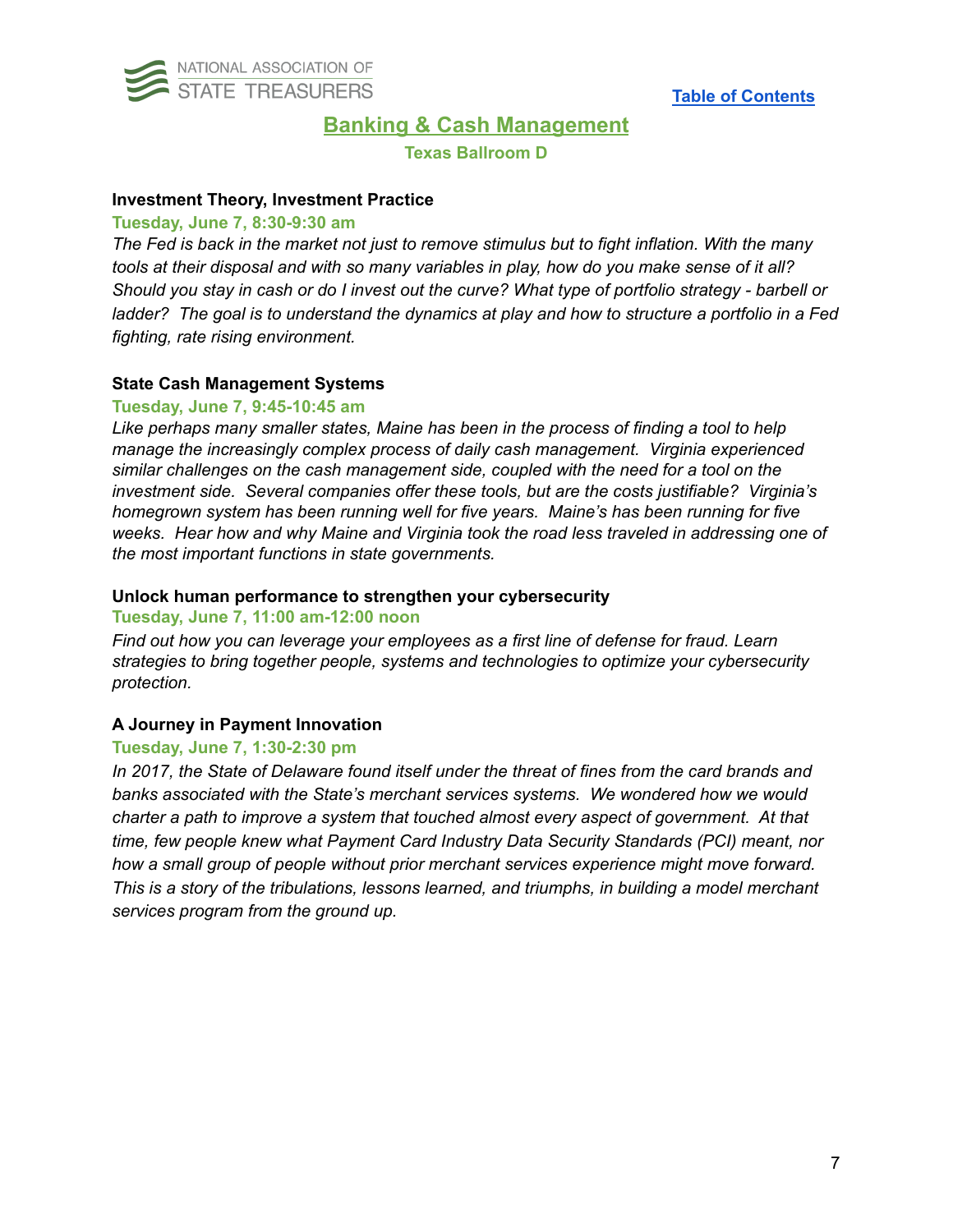

## **Table of [Contents](#page-0-0)**

## **Impact Investing: Diversity, Equity, and Inclusion & ESG Innovation in Cash Management Tuesday, June 7, 2:45-3:45 pm**

*Diversity, equity, and inclusion (DE&I) along with environmental, social, and governance (ESG) considerations have long been areas of focus for those in treasury and cash management. As we emerge into a post-pandemic landscape, these values are becoming more engrained in investment policies and mandates as investors look to invest responsibly and with impact. This discussion between Joe Aguilar (Chief Investment Officer for the Illinois State Treasurer), Panelist #2 (TBD), and Pia McCusker (Global Head of Cash Management for State Street Global Advisors) will focus on the latest DE&I strategies in cash management, and highlight the success local governments and municipalities have had in incorporating diversity strategies in their cash management and treasury programs.*

## **Demystifying Real Time Payments. What the first new payment system in 40 years means for State Governments**

## **Wednesday, June 8, 8:30-9:30 am**

*RTP, Venmo, Zelle, FedNow, RfP - What do all these acronyms mean and how will the movements towards the first new payments method in 40 years affect State Governments and their constituents. This session will explore what real time payments are, how they currently work in the banking system and what's coming down the road in the future. We will also discuss how State Governments should start thinking about how they can adapt their operations to meet the needs of their states and their constituents while taking advantage of the exciting possibilities real time payments will bring to the banking system.*

## **Joint Session with State Debt Issuance: State of the Economy**

## **Wednesday, June 8, 9:45-10:45 am**

*The economy, right? What's the deal with that? This session will spend time discussing the state of the economy as it relates to short-term and long-term tax-exempt markets.*

## **Bank Fraud and Cyber Security**

## **Wednesday, June 8, 11:00 am-12:00 noon**

*This panel will explore trends, best practices, and important actions agencies can take to safeguard themselves against cyber threats such as ransomware, extortion and ACH fraud. Learn from senior colleagues about how they addressed cyber threats, some of the challenges they faced, and what they did to ultimately strengthen their security.We will invite state treasurers from Delaware, Michigan, Florida and Louisiana to join us and share their insights, experiences and recommendations.*

## **Treasury Management & Government Investing in the Post Pandemic World**

## **Wednesday, June 8, 1:30-2:30 pm**

*Fitch works directly with more than 60 government investment offices at state and local levels managing more than \$400 billion of assets. Participants will hear from Fitch rating analysts on trends observed across rated and unrated state/local government investment pools to gain a better understanding of typical asset allocation strategies, maturity positioning, and yields. Participants will also gain insight into Fitch's short-term credit views, economic outlook, ESG/socially responsible investing, and current regulatory environment including proposed money market fund reform.*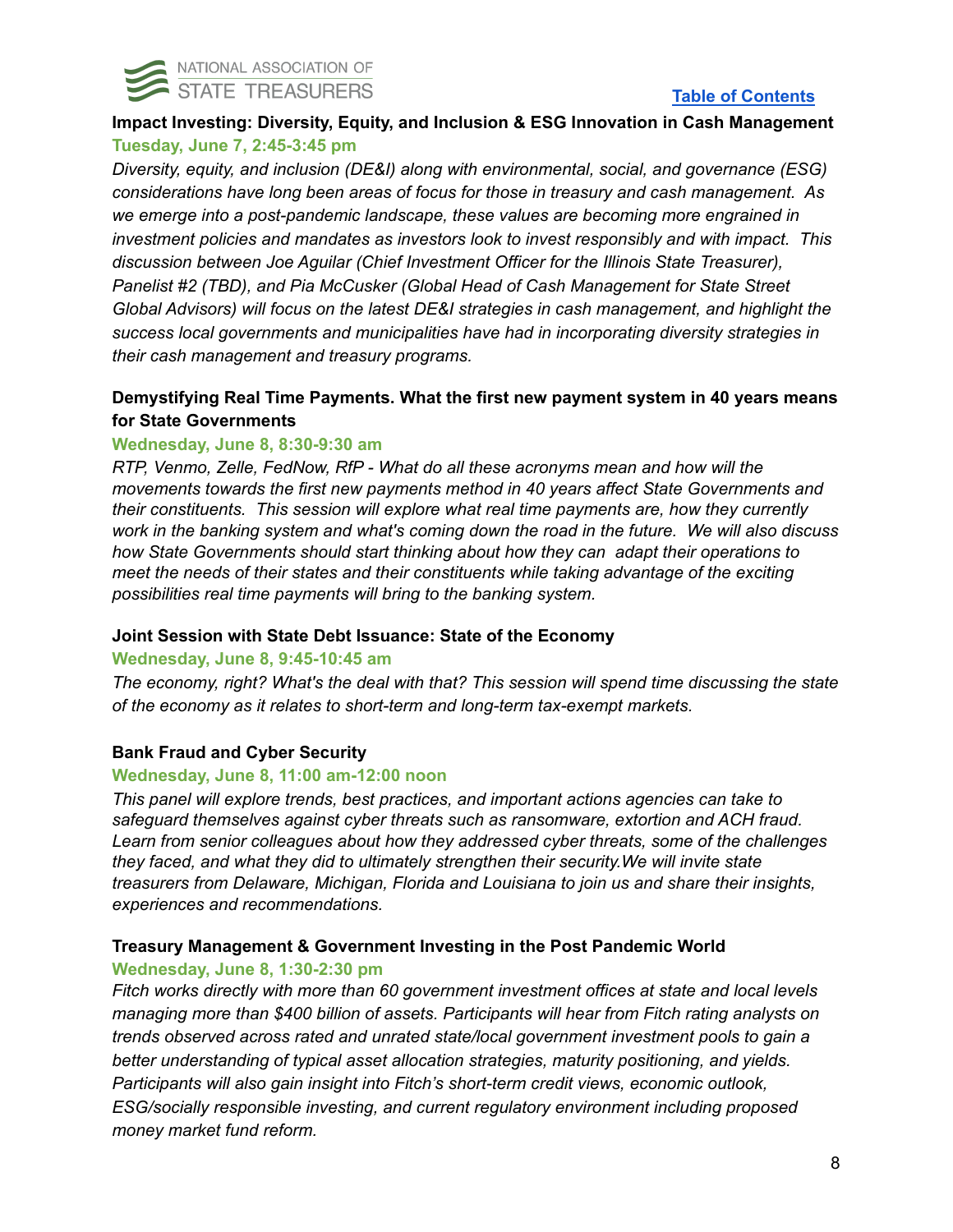

## **The Future of State Cannabis Revenue and Navigating the Minefields**

### **Wednesday, June 8, 2:45-3:45 pm**

*Cannabis legalization is sweeping the nation and is creating new, significant revenue for States. The panel will provide a national overview on cannabis laws and how states are handling revenue streams. Minefields exist that will need to be crossed as States generate, use, and rely on cannabis revenue. These issues include but are not limited to cash businesses risks, banking issues, diversion issues and enforcement. Federal law changes such as the SAFE Banking Act will be key to create a legal framework that ensures states have the rights to create the proper tools necessary to properly oversee and track cannabis-related financial transactions. Ice Miller's cannabis team will explore these issues and provide insight for State Treasurers on how best to navigate this industry no matter where their states are in the legalization continuum.*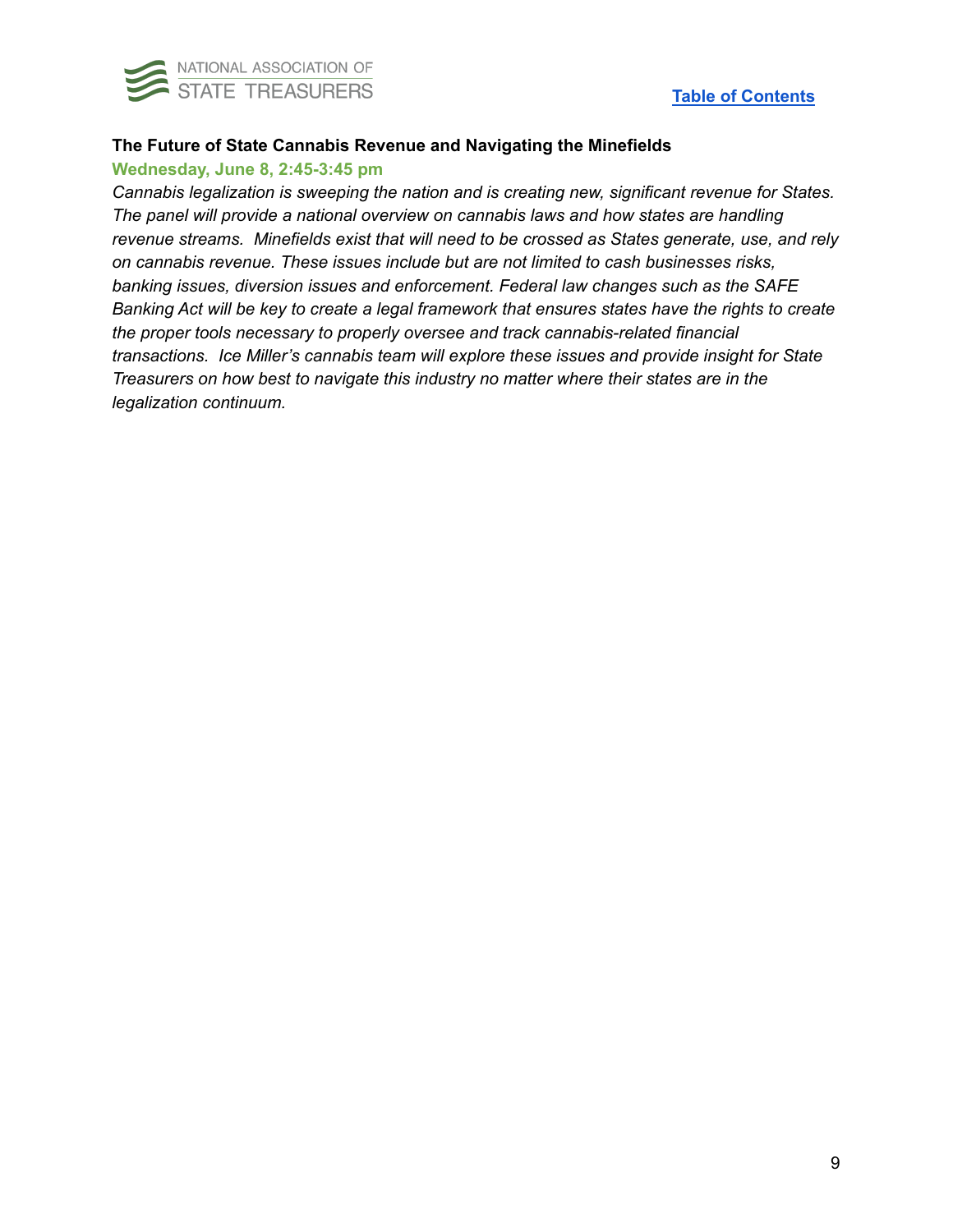<span id="page-9-0"></span>

## **529 College Savings Plans**

**Texas Ballroom C**

# **Thank you to our track sponsors Intuition College Savings Solutions and Orion Advisor Solutions**

### **CSPN Prepaid Tuition Plan Forum Monday, June 6, 12:00-2:00 pm**

**CSPN Legal & State Affairs Committee Monday, June 6, 1:00-2:00 pm**

**CSPN Member Engagement Committee Monday, June 6, 1:00-2:00 pm**

**CSPN Communications Committee Monday, June 6, 2:00-3:00 pm**

**CSPN Diversity & Leadership Committee**

**Monday, June 6, 2:00-3:00 pm**

### **CSPN Primer**

#### **Monday, June 6, 3:00-4:00 pm**

*What is Section 529 (aka college savings plans) of the Internal Revenue Code? This pre-conference session for all attendees will cover the basic requirements of the statute, what is meant by the various terms and definitions found in Section 529, and will include an overview of tax rules applicable to these accounts.*

**CSPN Executive Board Meeting Monday, June 6, 4:00-5:00 pm**

## **CSPN Corporate Affiliate Meeting**

**Monday, June 6, 5:00-6:00 pm**

# **The Modern Apprenticeship - Helping Americans save for non-traditional education**

**Tuesday, June 7, 9:00-9:45 am**

*Apprenticeship programs are gaining in numbers nationwide with significant growth in non-traditional apprenticeship programs such as tech support services, software testing, and digital marketing. Join us for details on how 529 plans can most effectively understand, engage, and market to this quickly expanding demographic.*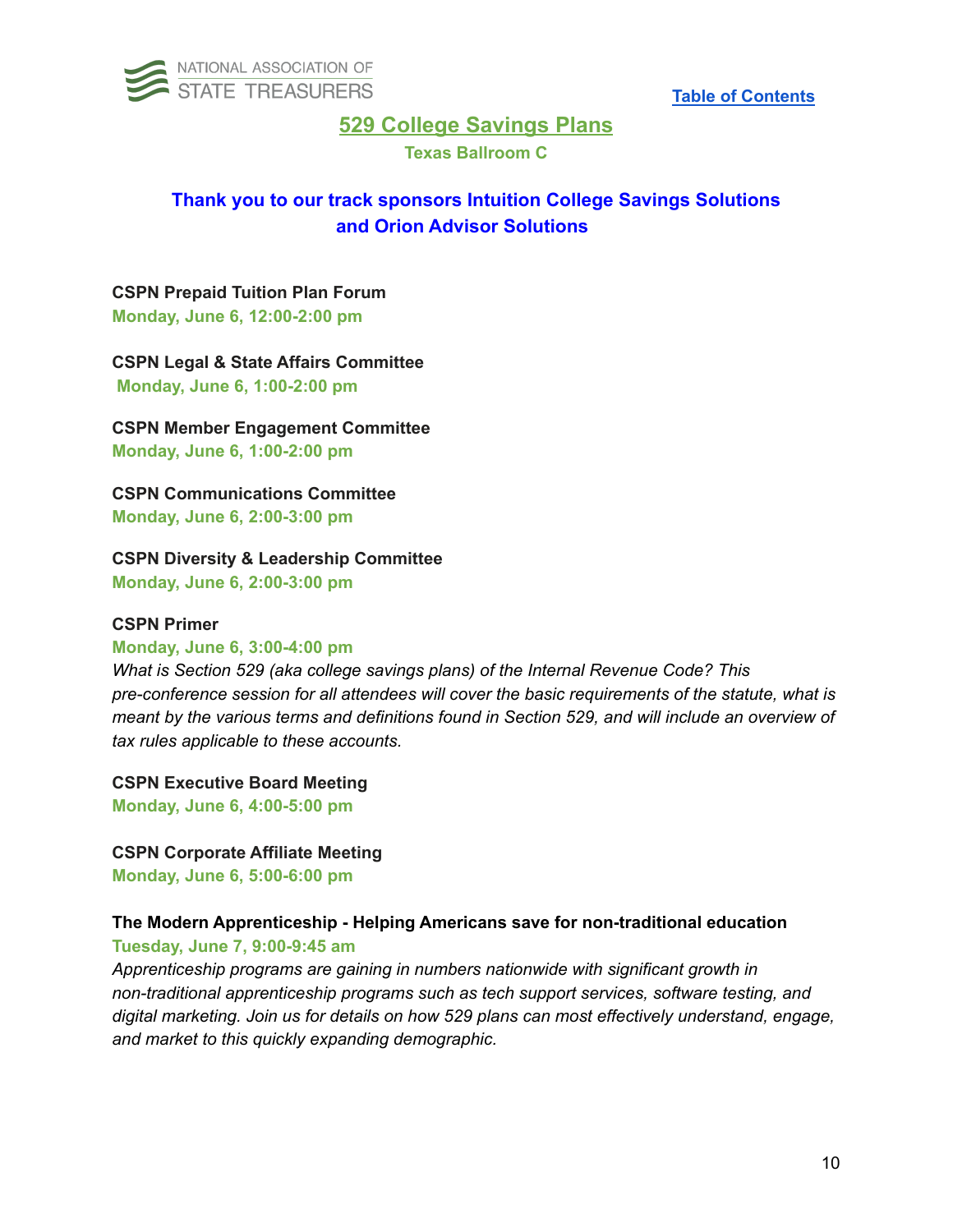

## **Unite against fraud attempts**

#### **Tuesday, June 7, 10:00-10:45 am**

*If one plan successfully stops fraud, we all win. This interactive session will provide details on current fraud attempts along with the most common trends to watch.*

## **From Insights to Outcomes: Using Technology to Motivate Saving for Education Tuesday, June 7, 11:00 am-12:00 pm**

*The expectations of our 529 savers are shifting. They no longer compare their 529 experience to those of other financial services, but instead to all digital experiences. Going up against the Amazon's of the world is daunting. How do we get it right? In this session we want to demonstrate how leveraging our data and key insights can enhance the UX design process. Audience members should leave with an understanding of how "knowing your users" through data analytics can be used to elevate experiences and create more effective digital offerings.*

## **Understanding, Tracking, and Communicating the Major Market Themes of 2022: Geopolitical Volatility, Inflation, and Rising Interest Rates**

### **Tuesday, June 7, 1:30-2:30 pm**

*Intended for professionals with a wide range of roles within the 529 world, this session focuses on the three major market themes of 2022: geopolitical volatility, inflation, and rising interest rates. Participants will gain a better understanding of each and, just as importantly, learn strategies for communicating the details to 529 plan participants.*

#### **Back Together Again: CSPN Family Reunion 2022**

#### **Tuesday, June 7, 2:45-4:15 pm**

*Back by popular demand, CSPN is excited to include the famed "State of the States" session for* 2022. It's been three years since we have been together and there is a lot to share! Get ready to *hear from your colleagues throughout the 529 community as they share about the marketing successes, legislative improvements, program enhancements and other innovations they have undertaken since we were last together.*

## **What really happens during and IRS audit for the 529 withdrawals…a cautionary tale Wednesday, June 8, 8:30-9:30 am**

*What is one of the biggest fears of American taxpayers? Hint- it is a FIVE letter word…… AUDIT. Learn the best practices for retaining 529 withdraw documentation, some of the "Gray" areas in the IRS tax code and meet a special guest "529 withdraw auditee" that will share their story.*

### **The advisor sold plan of the future**

#### **Wednesday, June 8, 9:45-10:45 am**

*Tune in for current trends in the advisor sold 529 plan marketplace including the advent of "clean shares", Regulation BI compliance, suitability issues, omnibus accounts, the NSCC and reaching scale in the advisor sold market.*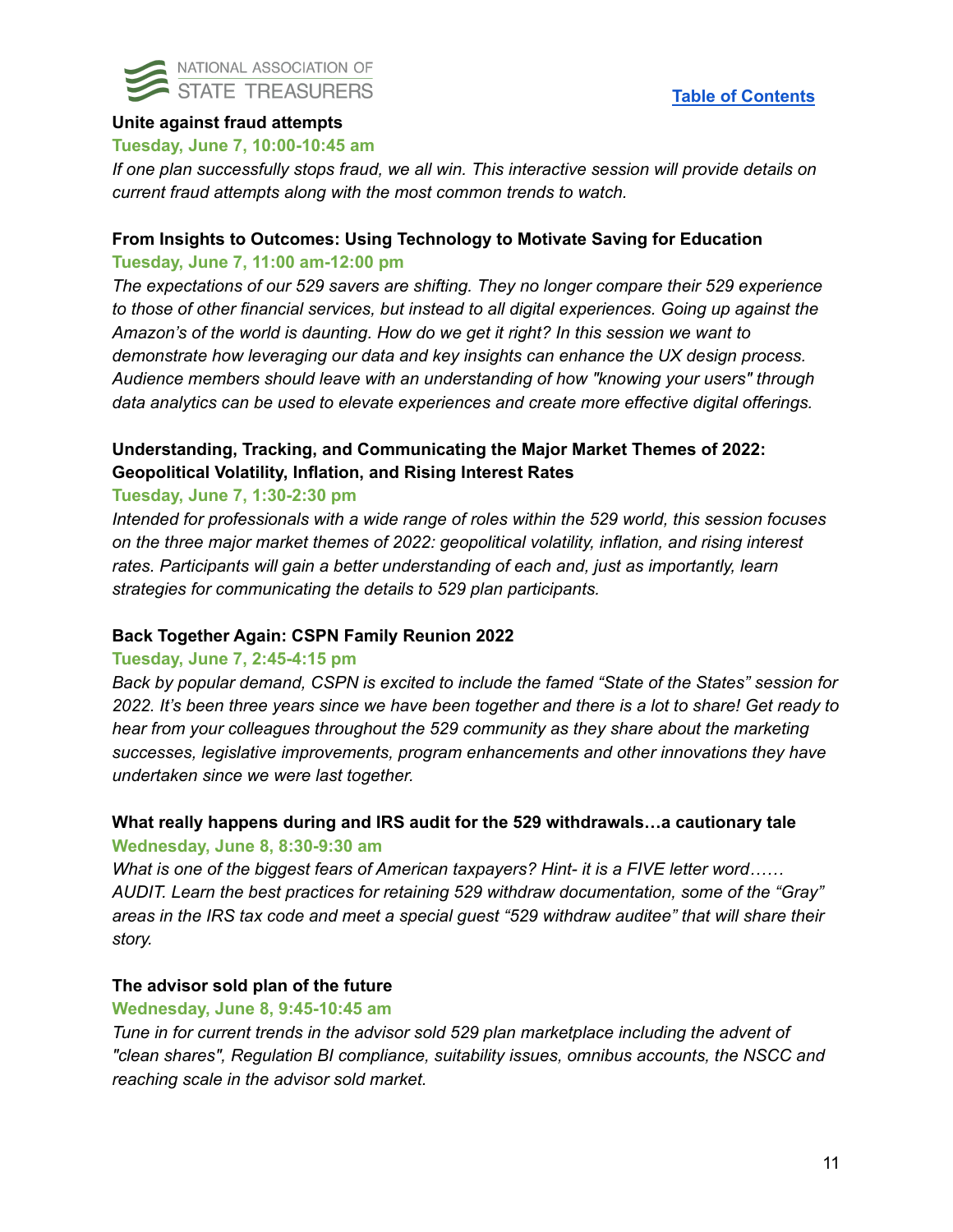

## **Broadening 529 reach through employer relationships**

#### **Wednesday, June 8 11:00 am - 12:00 pm**

*A fresh look at the current state of the 529 employer landscape, what has been learned so far, the vast opportunity that still exists, how the 529 participant pool can be diversified through workplace engagement, and what is needed to more fully reach and support individuals in the workplace. Attendees will leave with actionable ideas to increase chances of engaging with employers of all sizes by pursuing traditional as well as unique strategies.*

### **The Tail End of the College Planning Lifecycle**

#### **Wednesday, June 8, 1:30-2:30 pm**

*Tremendous focus has been placed on the start of the college planning process, encouraging families with young children to open 529 plans. But what about the latter part of the 529 life cycle? The session will examine areas that we may be overlooking and how focusing on these areas can benefit families as their beneficiaries approach education after high school.*

### **529 Plans and CDAs/CSAs Creating a Double Bottom Line**

## **Wednesday, June 8, 2:45-3:45 pm**

*Child Development Accounts (CDAs), also known as Children's Savings Accounts, are asset building accounts typically dedicated to postsecondary expenses, with public or private funds provided as initial deposits and incentives. While research shows that CDAs have positive effects on asset building and healthy child and family development, their benefits go well beyond this. In addition to the array of benefits for families, CDAs can be an effective marketing tool for 529 plans, helping them to reach new and diverse audiences and helping them to raise awareness of 529 plans generally. This session will review why state-sponsored 529 plans are the ideal account infrastructure for universal and targeted deposits and how they could be leveraged in connection with Federal Baby Bond proposals. Additionally, information will illustrate how CDAs provide both financial and social value to 529 plans and how technology advances have made administration of CDAs more feasible for all involved.*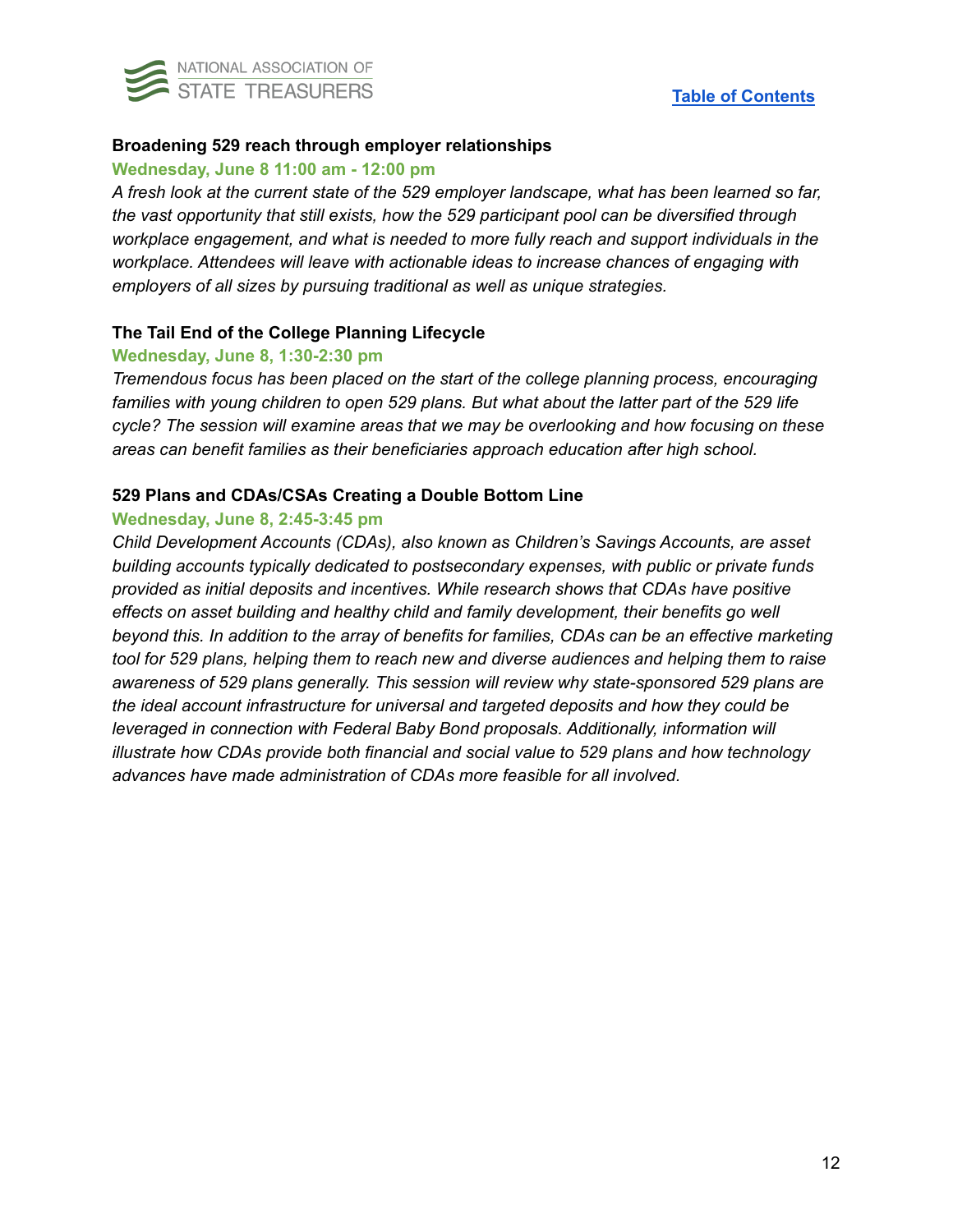<span id="page-12-0"></span>

# **Financial Education & Empowerment Crockett A/B**

# **Emergency Savings as an On-Ramp to Financial Security and Wealth-Building**

### **Tuesday, June 7, 8:30-9:30 am**

*As has become more apparent than ever with the Covid-19 pandemic, emergency savings is crucial for families to buffer economic shocks and ensure financial security. What has been less explored, though, is how saving for emergencies in the short term can complement savings strategies for the long term, rather than compete with them. Hear about some of the latest research on emergency savings and the unique role states can play in promoting a hybrid savings approach. Representatives from PA Treasury and the national nonprofit Commonwealth will share about an emergency savings pocket they are piloting as a complement, or "sidecar" to the PA 529 program. They will discuss findings from interviews and surveys with over 275* parents on the need and appeal of such a sidecar, as well as the key design components of the *product, and early testing results. Representatives from the Wisconsin Department of Financial Institutions' College Savings Program will discuss how they take a holistic approach to promoting and encouraging a savings mindset for Wisconsinites by pairing their messaging around 529 college savings with the importance of emergency and retirement savings. They will share what they have learned during the first year of their Wisconsin Saves Split-to-Save automatic savings initiative pilot, how they encourage employers to offer savings-focused financial wellness employee benefits through their Edvest at Work and Wisconsin Saves programs, and why partnering with entities who focus on banking access is necessary to ensuring households from all income levels can more seamlessly participate in savings programs and initiatives.*

## **Awards: An outreach opportunity for Treasurers to highlight financial empowerment Tuesday, June 7, 9:45-10:45 am**

*Treasurers are increasingly assuming the mantle as the elected statewide officials who champion financial empowerment. Awards that recognize financial educators and champions can be a low-cost way to spotlight financial literacy generally, spread goodwill, recognize and encourage good practices, attract headlines, build connections in local communities, and for Treasurers to solidify their public standing as financial education leaders. The session will introduce awards programs in several states, none of them identical, and discuss administration and lessons learned.*

## **Financial Education Director's Caucus Meeting & Open House**

## **Tuesday, June 7 11:00-12:00 pm**

*Join caucus members from across the country for our first in-person meeting. Get to know your colleagues during this informal gathering. All are welcome!*

## **Education through Collaboration: An Innovative Partnership Combining FinLit and History**

## **Tuesday, June 7, 1:30-2:30 pm**

*Through a unique in-state partnership, the Tennessee Financial Literacy Commission and the*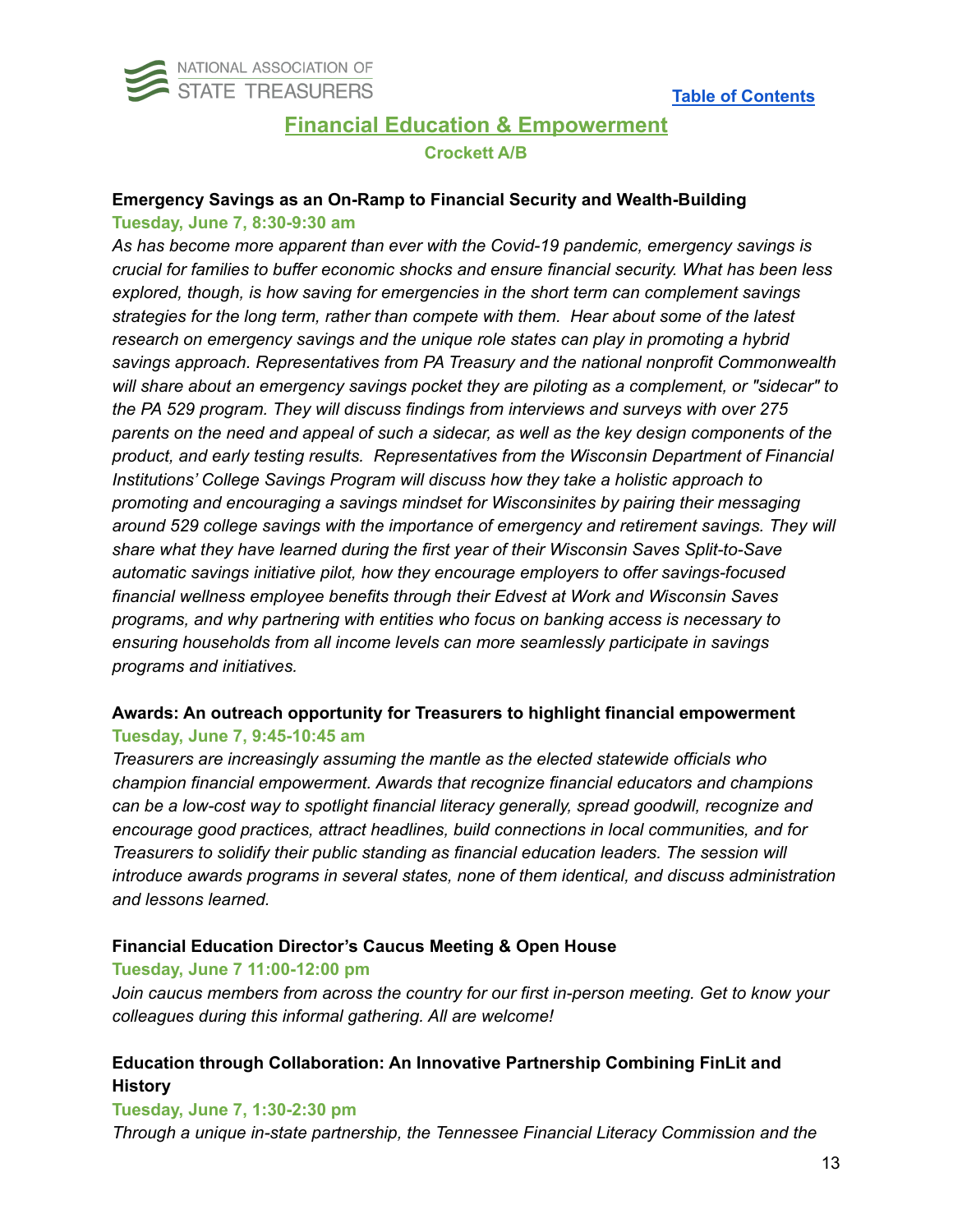

## **Table of [Contents](#page-0-0)**

*Tennessee State Museum are teaming up to help teachers incorporate financial literacy in the classroom. This session will detail how two state agencies leveraged resources to establish a Traveling Trunk program designed to provide teachers with hands-on activities, games and books that will lead K-2 students on a journey through financial and economic concepts through the eyes of early settlers.*

## **Improving Financial Education & Empowerment: Several Statewide Initiatives**

## **Tuesday, June 7, 2:45-3:45 pm**

*This panel of various states will share what each state is doing that is unique and innovative in promoting financial awareness among state populations. Each representative will give a brief summary of the more interesting and challenging undertakings they have performed during the past two years, with emphasis on working during the two-year pandemic. The goal of this session is to let other financial education professionals see what is happening across the nation in terms of promoting greater financial education opportunities.*

## **Implementing and Aligning to the New K-12 Financial Education Standards**

## **Wednesday, June 8, 8:30-9:30 am**

*The Council for Economic Education (CEE) and the Jump\$tart Coalition for Personal Financial Literacy (Jump\$tart) have updated and unified a set of national standards for teachers, administrators, curriculum and resource developers, researchers, and others in the field to promote effective, comprehensive financial education for K-12 students. This session will explore the new standards and discuss how treasurers and their staff can help implement the standards.*

## **Leveraging Partnerships to Improve Public Employee Financial Health**

## **Wednesday, June 8, 9:45-10:45 am**

*This session will explore the successful collaborative effort between a research institute, two public sector membership organizations, a private corporation, and 24 state and local governments to develop and implement a grant program focused on public sector employee financial wellness. Panelists will describe how these diverse organizations were able to increase their impact on the financial health of thousands of employees by working together to effect change and will offer suggestions for others looking to develop cross-sector or intergovernmental partnerships.*

## **Leveraging Employer-Sponsored Emergency Savings Plans to Boost Employee Financial Wellness**

## **Wednesday, June 8 11:00-12:00 pm**

*Having short-term savings to smooth volatile income and expenses or to cover unexpected financial emergencies is one of the greatest contributing factors for household financial well-being. Yet we've all seen reports that 45% of Americans could not cover an unexpected \$400 expense without borrowing or selling something. Given the barriers to emergency savings for people up and down the income spectrum and reflecting on the success of automatic enrollment payroll deduction retirement savings programs for those who have access to one, the workplace represents a high-potential platform for high-quality, low-cost, automatic*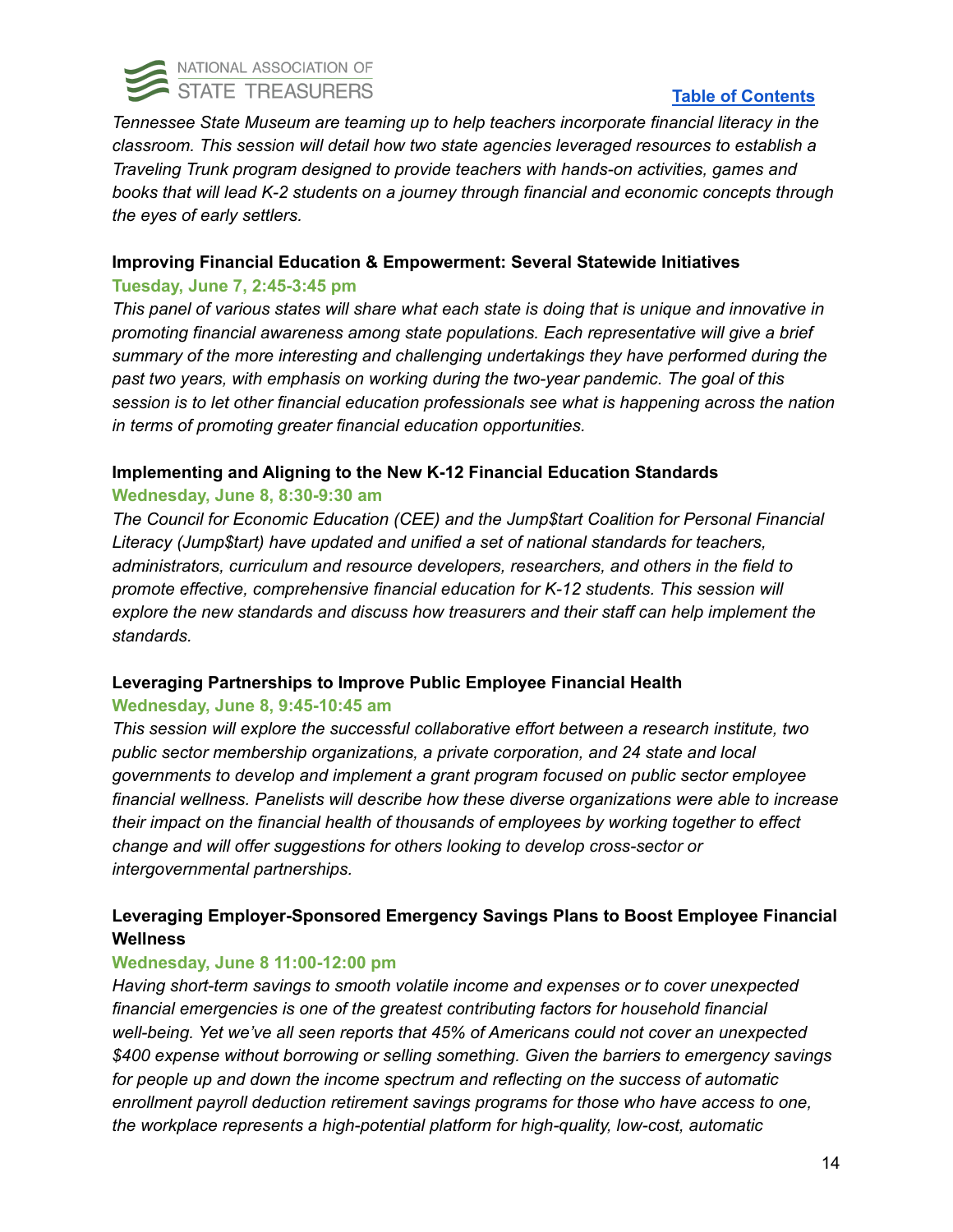

## **Table of [Contents](#page-0-0)**

*emergency savings tools. Join this session to gain an understanding of the emerging availability of employer-sponsored savings accounts and to explore examples of the provision of emergency savings benefits.*

## **Financial Education 50: Ensuring Access in K-12**

#### **Wednesday, June 8, 1:30-2:30 pm**

*Financial Education 50 is a coalition of non-profit advocates, researchers, and industry partners, dedicated to ensuring access to financial education for all young people across the 50 states. Building off the groundwork of state and local leadership, Financial Education 50 is first launching this advocacy effort in Pennsylvania and New York. Founding partners will lead a panel discussion with the PA and NY leaders covering best practices, lessons learned, and how to support educators in bringing financial education into their classrooms.*

### **Join the Financial Wellness Education Movement Offered by NAST & Enrich**

## **Thursday, June 9, 9:00-10:15 am**

*Is your state on board? During this hands-on workshop, you will learn how your office can implement the NAST and Enrich award-winning financial education platform and offer a solution tailored to the unique needs of your citizens. The NAST Foundation offers this personalized, interactive financial wellness platform for free through a grant from Wells Fargo. Join the cohort of Treasury offices that are already part of the program. Hear from your colleagues who are already having great success with improving the financial well-being of their citizens and learn how you too can be part of this exciting movement (and opportunity)!*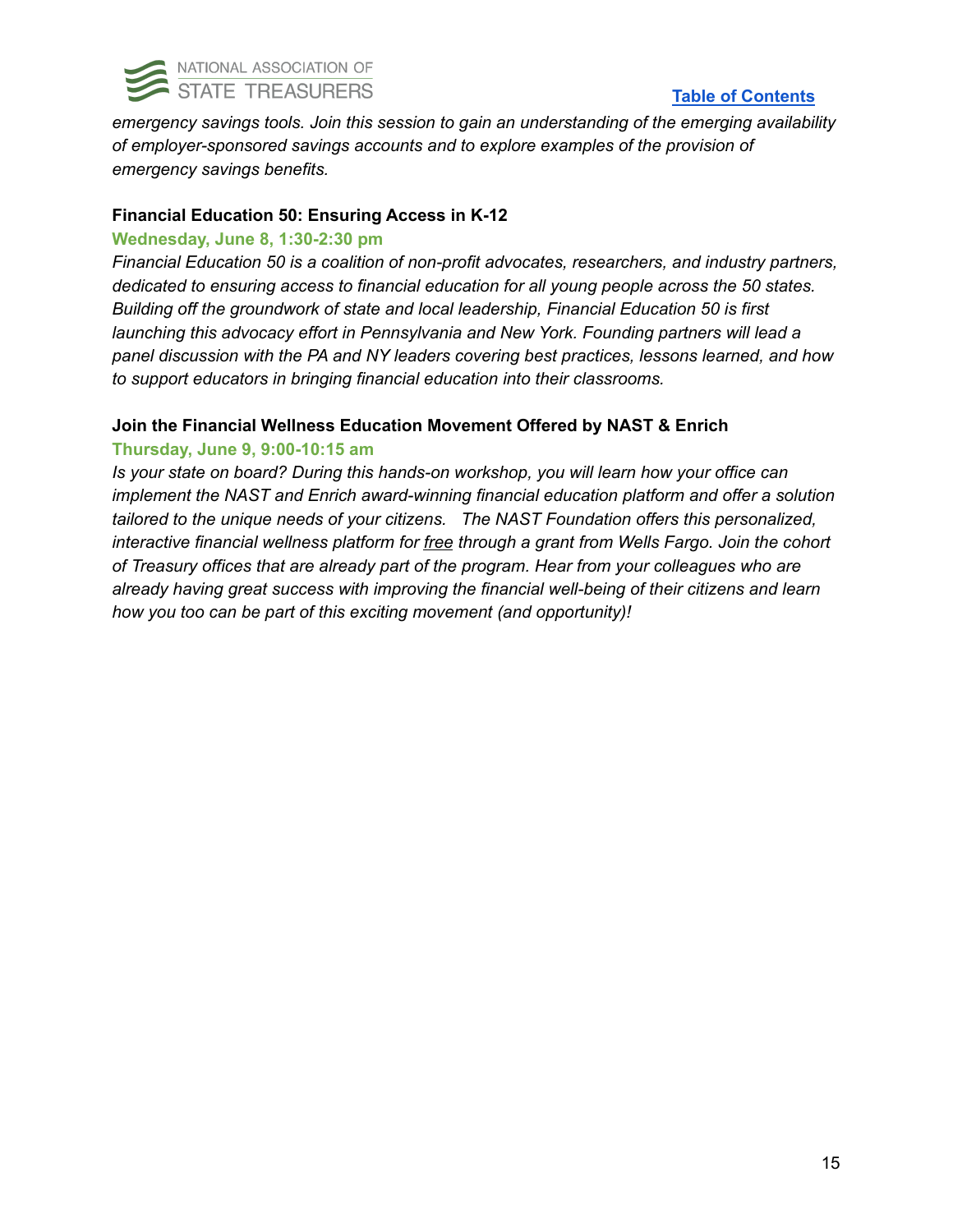<span id="page-15-0"></span>

# **Innovations & Trends in the Treasury Crockett C/D**

### **Under Pressure: The How, What, and Why of Critical Thinking**

#### **Tuesday, June 7, 8:30-9:30 am**

*What is critical thinking? And why is it so, well, critical for sound decision-making under pressure? In our fast-paced treasury offices, we are often called upon to make swift decisions that carry big implications. Join Kelly Mitchell, the Indiana State Treasurer, and learn some critical thinking tools to help guide your choices when those outcomes really matter.*

## **Closing the Wealth Gap with Baby Bonds**

## **Tuesday, June 7, 9:45-10:45 am**

*Wealth inequality in the United States has increased sharply over the past several decades, especially by race. Baby Bonds programs are a bold policy that can address this wealth gap by providing children, starting at birth, with a significant nest egg for their future. Learn about the policy and economic theory behind Baby Bonds, how Connecticut – led by the Treasurer's office - became the first state in the country to pass Baby Bonds legislation, how and why addressing the wealth gap matters for State Treasurer offices, and steps you can take to develop a Baby Bonds initiative in your state.*

## **Can We Talk? Values, Leadership, and Dialogue in America Today**

### **Tuesday, June 7, 11:00-12:00 pm**

*Most of the decisions we make are expressions of our values. Where do these values originate, how do we convey them, and where are they in tension? The Aspen Institute supports the development of public leaders by helping them move beyond performativity to clarify their priorities and have the frank conversations needed to address pressing problems. The kind of self-knowledge necessary for effective leading, strategic thinking, and interpersonal relationships does not happen in solitude or in crowded auditoriums. It does happen in an Aspen dialogue. Join us as Aspen staff and fellows – some of our very own treasurers – create a unique space for us to pause, reflect, and consult with one another.*

## **Capitalizing on the Covid-Windfall: Using Today's Surplus for Tomorrow's Fiscal Challenges**

## **Tuesday, June 7, 1:30-2:30 pm**

*In aggregate, retirement obligations, government debt, and infrastructure maintenance backlogs make up nearly 90% of long-term liabilities to state budgets and annual costs equal to 30% revenues. These issues are connected: rating agencies evaluate debt and unfunded retirement liabilities together; debt is used primarily to fund infrastructure; and, as annual retirement contributions have nearly doubled, investments in infrastructure have declined precipitously in the last decade. But, today's budget surpluses and stimulus dollars present policymakers with a meaningful opportunity to take a more sustainable approach to meet these financial obligations tomorrow. The session hosted by Pew Charitable Trusts will include an overview of these long-term liabilities and their enduring impact on budget planning and will highlight successful approaches being used by select states.*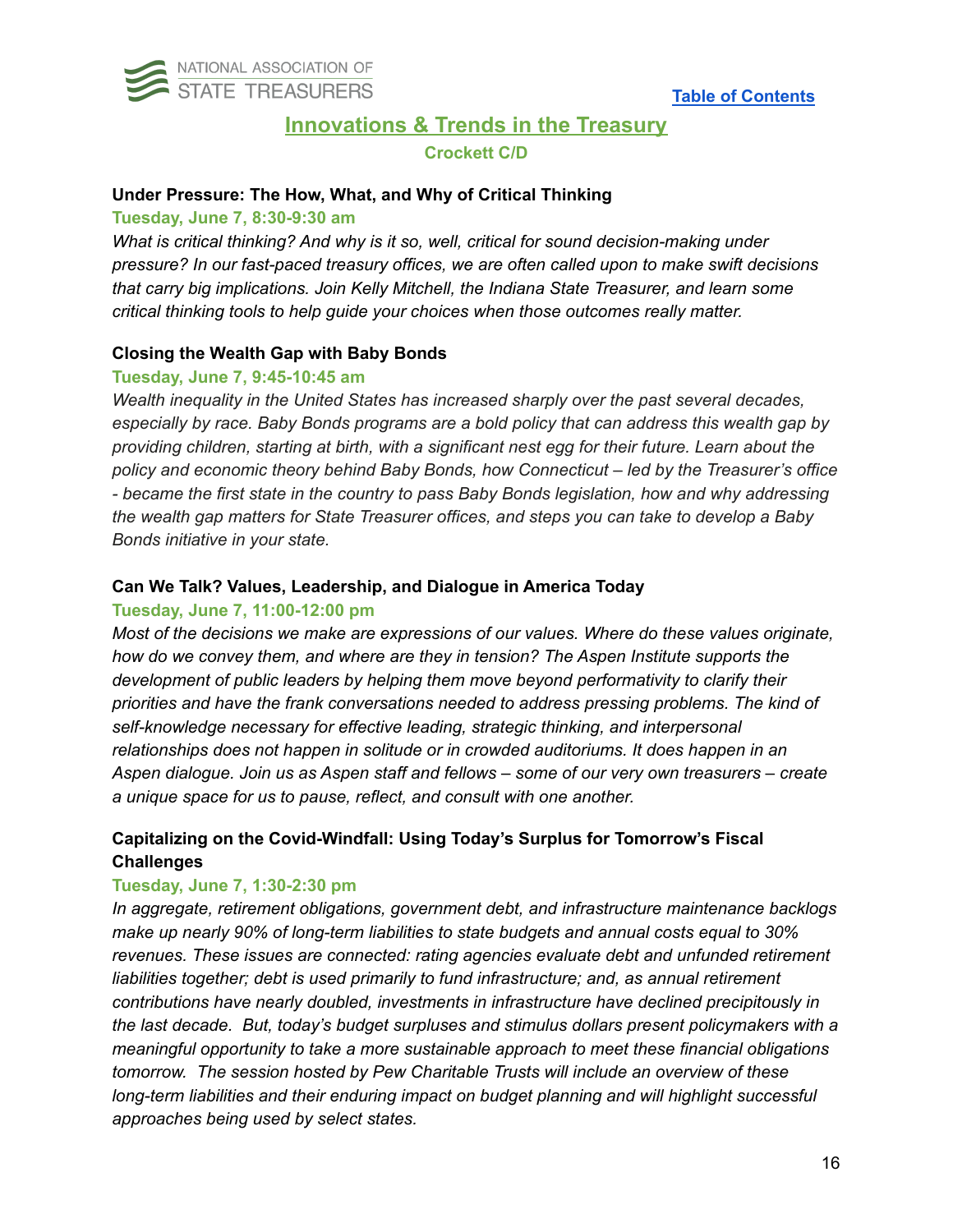

### **Uncovering better engagement strategies for retirement readiness**

### **Tuesday, June 7, 2:45-3:45 pm**

*With retirement income playing a more significant role for today's workforce, participants are facing complex choices about their financial futures. As a result, plan sponsors will have an opportunity to reimagine the tools and resources used to engage participants to achieve financially secure retirement nest eggs. Panelists from Capital Group will share highlights from a recent survey, provide insights into creating a retirement paycheck from multiple sources, and outline key opportunities for plan sponsors to consider.*

## **Affordable banking access strategies focused on racial equity and inclusion Wednesday, June 8, 8:30-9:30 am**

*The learning objective of this session is to highlight efforts to expand safe financial access options for unbanked and underbanked people across the U.S. Major disparities in banking access by race persist in the marketplace. As such, ensuring availability of affordable bank* accounts with few or no fees is a key priority for policymakers who strive to achieve racial equity. *This session arranged by Citi will provide solutions from civil rights experts, government agencies and financial institutions focused on addressing these inequities.*

## **Demographic Change and Labor Mobility: Long-term Strategies for Revenue Resilience Wednesday, June 8, 9:45-10:45 am**

*Significant demographic changes are expected to slowly occur which could expose states to a confluence of challenges. These include the aging of the US population and migration of population generally from the Northeastern, Mid-western region to other states. The pandemic also introduced increased labor mobility and accelerated the pace of migration from densely populated areas to sub-urban areas. This S & P Global Ratings panel will explore what these mean for states, traditional state revenue sources, and opportunities for innovation in the budgeting process.*

## **Get in Front of the Next Disruption**

#### **Wednesday, June 8, 11:00-12:00 pm**

*How can your treasury teams be prepared for the next disruption? Learn how FinTechs and banks are partnering together and how these partnerships can benefit your business continuity planning, operational model and workforce development. Join us to hear a Wells Fargo client's journey over the last two years, the partnerships they've explored and how that positioned them for the future. Economist Shannon Seery will provide an overview of the economy and what to expect from fiscal and monetary authorities over the next year.*

## **The Great Resignation and the Public Sector Workforce**

## **Wednesday, June 8, 1:30-2:30 pm**

*The COVID pandemic has brought about a wide mix of emotions and reactions among workers around how and where they work as well as considering changing jobs or retiring. New data from MissionSquare Research Institute includes surveys of both employees and human resource managers can help shed light on stress and burnout, tough to fill positions, and strategies being implemented to recruit and retain staff and maintain services. This session will*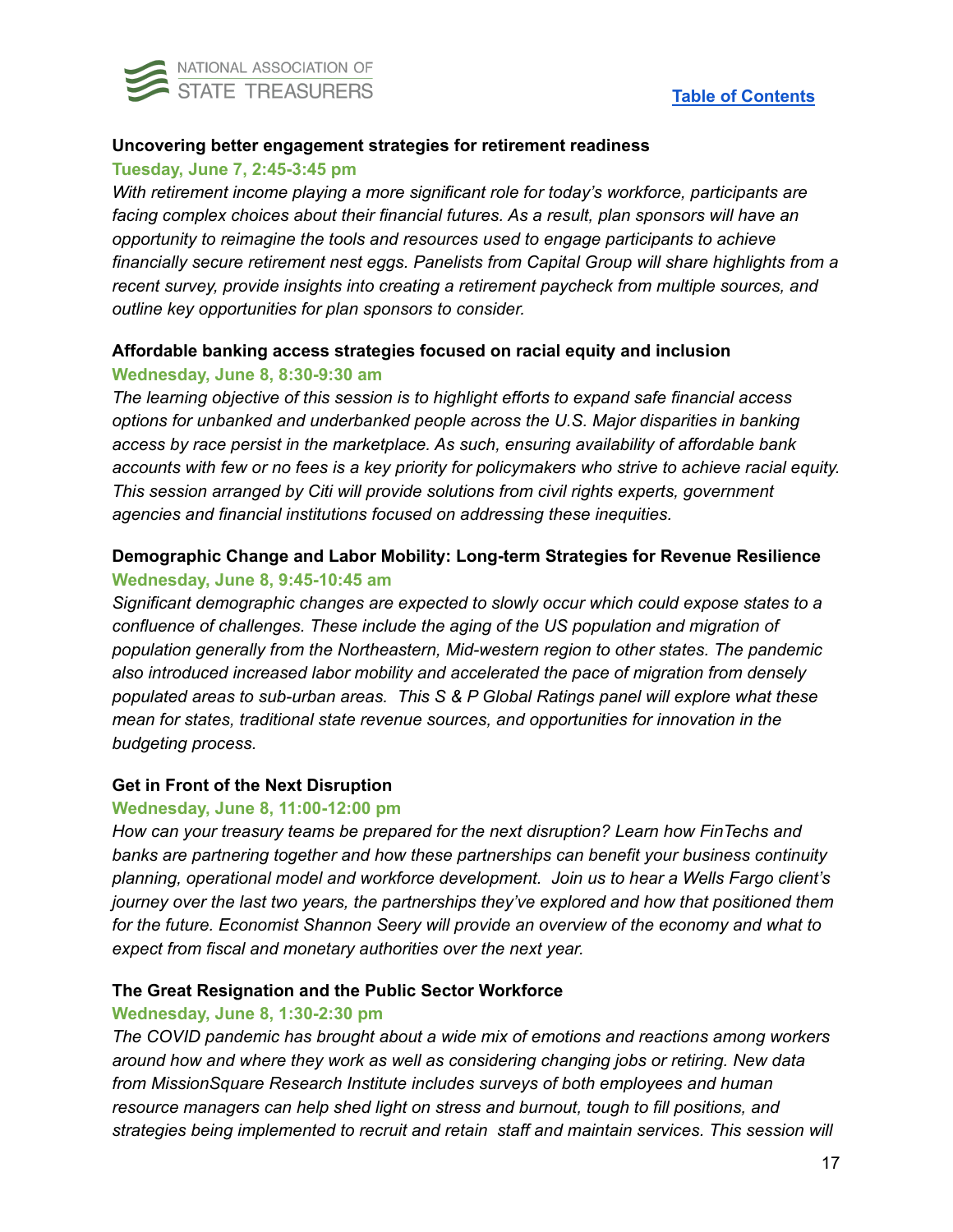

## **Table of [Contents](#page-0-0)**

*also highlight NAST's Public Finance Workforce Study from October, 2021. All of these reports can be found in the conference app.*

## **Join the Financial Wellness Education Movement Offered by NAST & Enrich Thursday, June 9, 9:00-10:15 am**

*Is your state on board? During this hands-on workshop, you will learn how your office can implement the NAST and Enrich award-winning financial education platform and offer a solution tailored to the unique needs of your citizens. The NAST Foundation offers this personalized, interactive financial wellness platform for free through a grant from Wells Fargo. Join the cohort of Treasury offices that are already part of the program. Hear from your colleagues who are already having great success with improving the financial well-being of their citizens and learn how you too can be part of this exciting movement (and opportunity)!*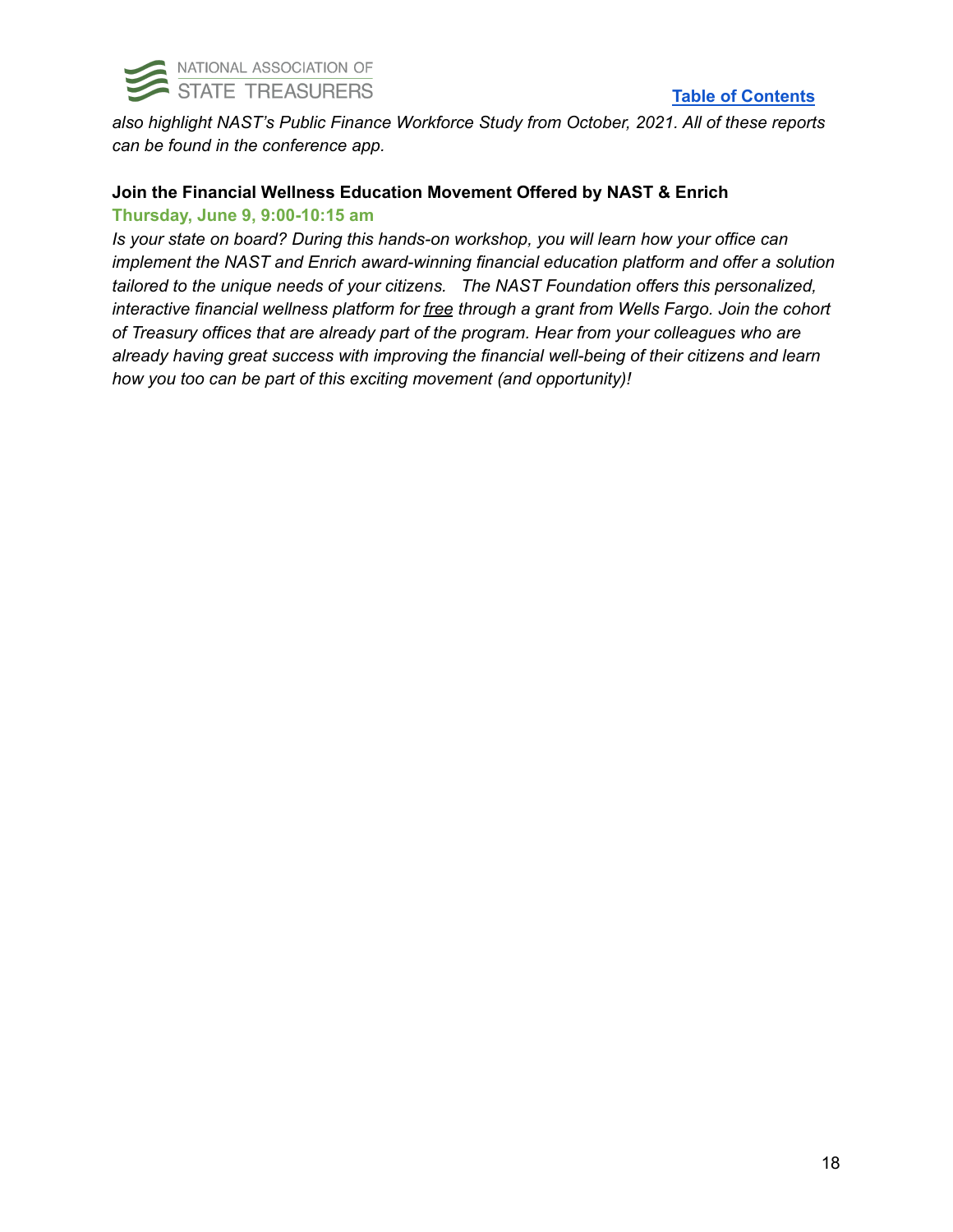<span id="page-18-0"></span>

## **National Institute of Public Finance (NIPF)**

#### **Seguin**

## **National Institute of Public Finance Overview Session - NIPF 2023 "Re-imagining Treasury Management"**

### **Tuesday, June 7, 8:30-9:30 am**

*Co-Chairs and Track Chairs Provide a Sneak Peek for NIPF 2023. This session includes an overview by NIPF, Chair, Treasurer Goldberg, on the Certificate Program and detailed descriptions from each of the Track Chairs. Participants get to be part of "Re-imagining NIPF 2023 - with an interactive session on current challenges and themes to be included in next year's curriculum.*

### **Leadership in a Changing Environment: Reimagining the Future**

#### **Tuesday, June 7, 9:45-10:45 am**

*As we emerge from the pandemic, public sector leaders are faced with new management challenges, without necessarily changes to the underlying missions of our organizations. These challenges include, for example, the realities of a dynamic workforce, where leaders must manage concepts such as productivity against the need for autonomy. Even more pressing is the need to continue to attract high-quality professionals who are dedicated to public service and committed to each organization's public purpose mission. This session will be a lively dialogue among Treasurers and a recognized leadership scholar exploring the risks presented by a changing employee population, providing an opportunity to discuss significant considerations for treasury management organizations in the future, and sharing leadership lessons learned over the last two years.*

## **ESG Sustainable Investing - A Closer Look through the Policy Lens**

**Tuesday, June 7, 11:00 am-12:00 noon**

## **How is Public Finance adapting to change?**

## **Tuesday, June 7, 1:30-2:30 pm**

*Participants get a sneak peek on content provided in the Public Finance Track including:*

- *● What are the changes in execution of mission…staffing, skills, logistics, deal execution, WFH consequences*
- *● Changes in demands for infra and essential services*
	- *○ Housing/broadband/energy transition*
	- *○ Resilient infrastructure*
- *● Changes in the market*
	- *○ Rates/liquidity/investor demand*
- *● How has ESG evolved?*
	- *○ Confusion in the definitions?*
	- *○ What are the incentives?*
	- *○ How do you measure ESG factors?*

## **Infrastructure Discussion**

**Tuesday, June 7, 2:45-3:45 pm**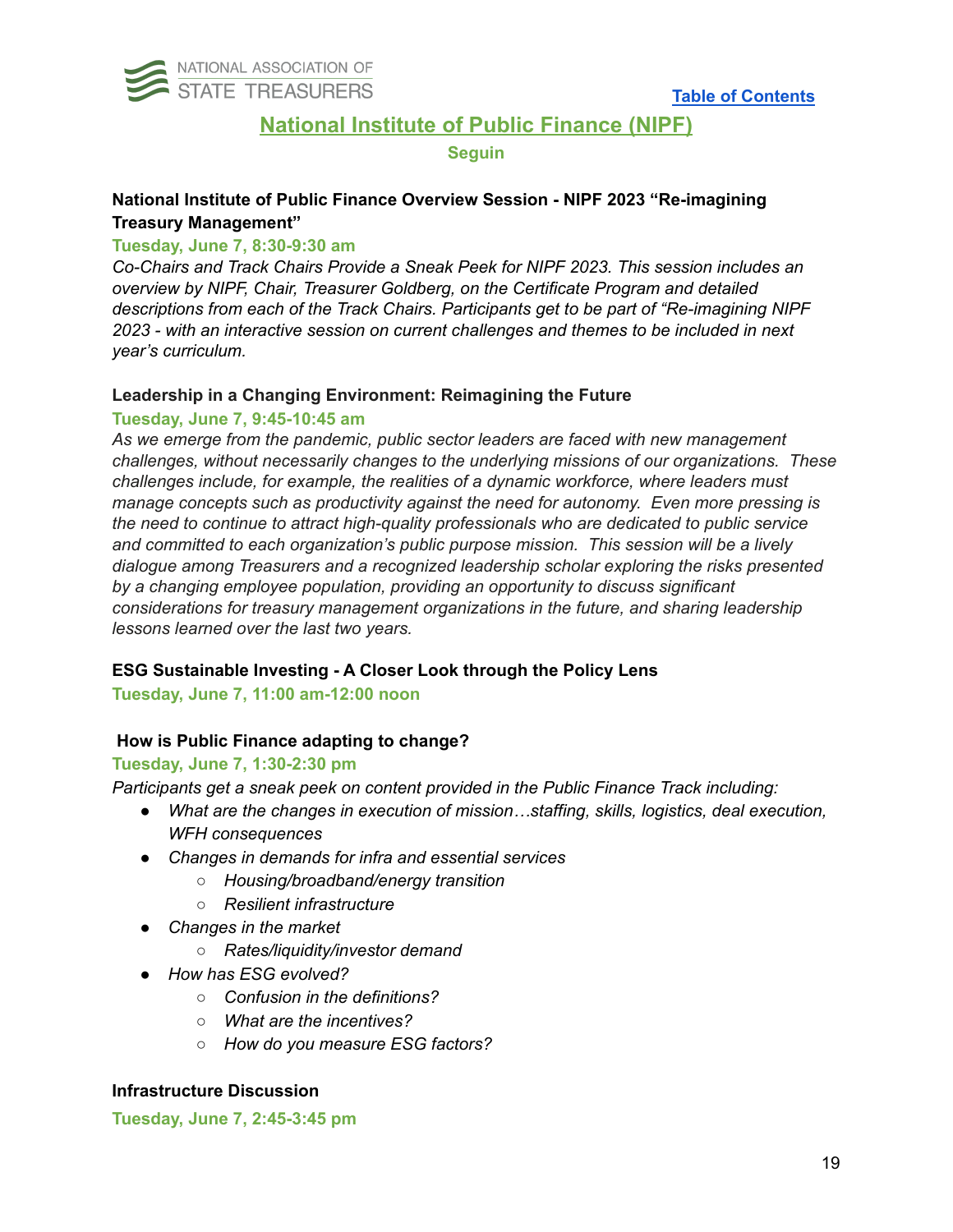<span id="page-19-0"></span>

# **Retirement Security**

**Seguin**

#### **State Auto-IRAs: The Current Landscape**

#### **Wednesday, June 8, 8:30-9:30 am**

*This introductory session will provide an overview of the automatic-IRA state program structures and features. Panelists will provide state and industry perspectives on plans that are currently operating and those working toward implementation. Attendees will get a solid refresher on how these new state-led efforts work, how behavioral economics help drive participation and what we've seen from a growth and expansion standpoint over the last year.*

## **Industry Insights and Perspectives on Participation in State-Sponsored Programs Wednesday, June 8, 9:45-10:45 am**

*State-facilitated retirement security programs are relatively new. The first program in the nation was implemented just five years ago. This informative session will discuss the key factors and lessons learned from the launch of programs in several states for workers who lack access to a workplace retirement plan, including marketing and branding initiatives, outreach and engagement strategies, and communication tools and resources. In addition, the panel will explore new opportunities to increase enrollment, participation, and the long-term success of these programs.*

#### **Multi-State Partnerships**

#### **Wednesday, June 8,11:00-12:00 pm**

*As more and more states pass auto-IRA legislation, some states are looking to implement their programs through multi-state partnerships. During this third session, panelists will outline the different partnership models that exist today and explore additional partnership opportunities to help other states provide retirement security for their residents.*

#### **What's Next in Retirement Security?**

#### **Wednesday, June 8, 1:30-2:30 pm**

*More and more states are passing legislation and establishing retirement security programs for their residents. The final session will identify the features that are currently in place and explore the enhancements needed to help even more people save for their future. The expert panel will discuss how we can best utilize behavioral economics to enhance current systems and build out new features and tools, including financial education resources to increase participation and overall financial wellness among participants. The panel will also discuss the importance of and potential need for emergency savings accounts and lifetime income solutions as part of a retirement security strategy. Finally, the panel will explore current trends and best practices in investments and the possibility of future federal legislation as these programs seek to chart new paths for retirement security in the future.*

#### **Retirement Security: Town Hall**

#### **Wednesday, June 8, 2:45-3:45 pm**

*This last session of the day is set aside for all participants to ask their questions, dive deeper into discussions brought up earlier in the day, and to set next steps for each program.*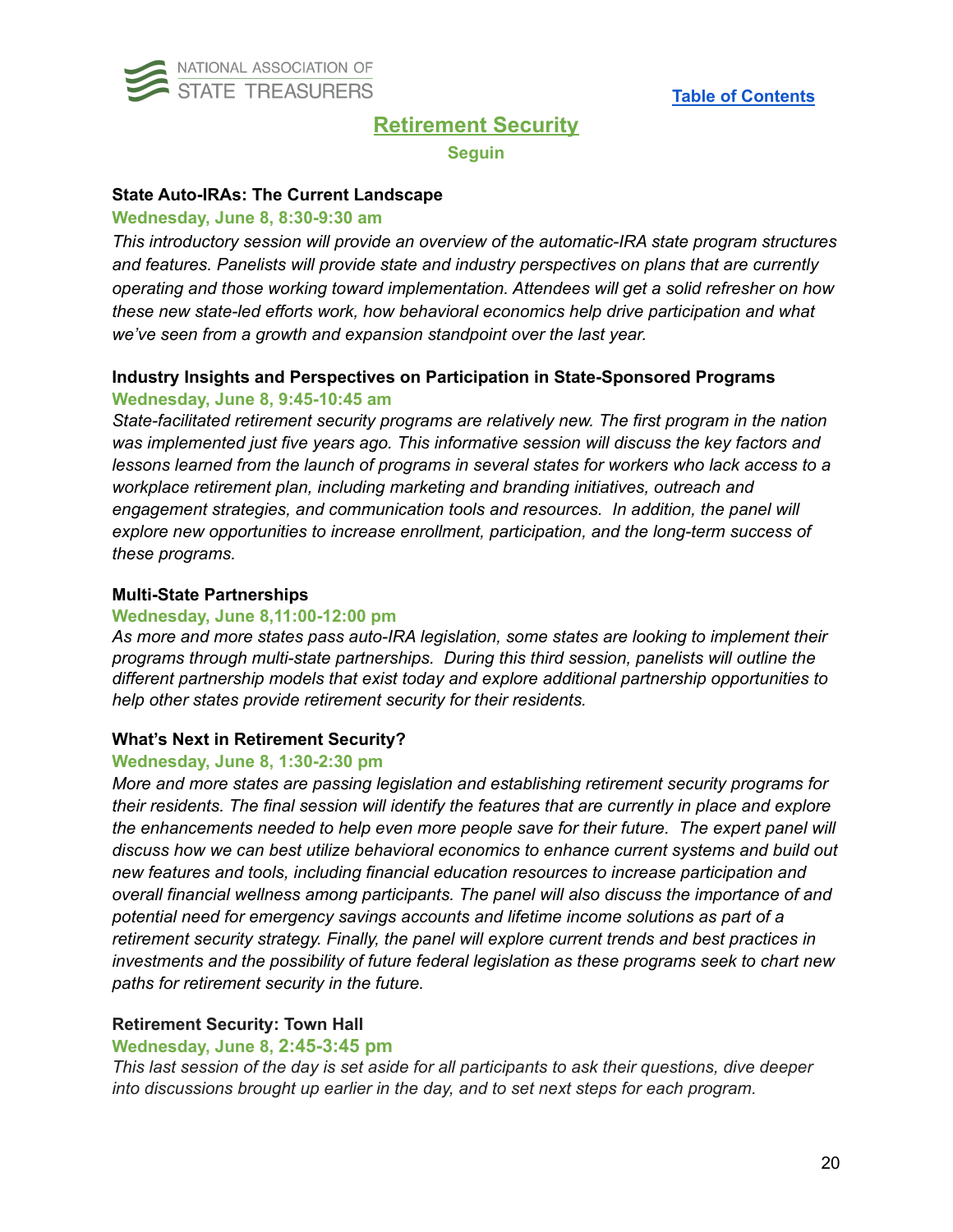<span id="page-20-0"></span>

## **State Debt Issuance Republic B**

#### **Bonds 101**

#### **Tuesday, June 7, 8:30-9:30 am**

*This session will revisit and discuss some of the basics related to state-level debt management. In addition, this session will identify and expand on experiences, successes, and challenges that debt managers and advisors can share with others, including bond sale type, RFP processes, optimal bond sale dates, fixed-rate versus variable-rate, disclosure, and more.*

## **Infrastructure Funds and Hidden Liabilities– Navigating How to Best Utilize New Infrastructure Dollars**

#### **Tuesday, June 7, 9:45-10:45 am**

*States have an untold amount of infrastructure that needs rehabilitation, repair or outright replacement. That will mean borrowing and spending at some point or losing economic productivity. Additionally, between the \$200 billion in American Rescue Plan Act (ARPA) funding and the additional \$550 billion included in the Infrastructure Investment and Jobs Act (IIJA), states are left with the positive challenge of determining how to best maximize the new revenues.*

*This panel will include an outlook for how states are contemplating the incorporation of a potential new tranche of federal infrastructure funding in 2022, provide guidance for states' expenditure options, discuss what states are doing to prepare for competitive grants, and ensuring that liabilities aren't unreported or underreported.*

#### **Strategic Uses for Short-Term and Variable Rate Debt**

## **Tuesday, June 7, 11:00-12:00 pm**

*Variable rate and short-term debt are tools that can help state issuers manage the interest rate risk their cash balances face. At a time where federal aid continues to flow to states, matching short-term assets and liabilities is increasingly important. Discussion will highlight the savings and flexibility that these borrowing structures can offer.*

#### **Bonds 102: What Now? – We're not in Kansas anymore!**

## **Tuesday, June 7, 1:30-2:30 pm**

*The days of fixed, low interest rates to fund our capital projects are being swept away. This session expands on the basics discussed in the Bonds 101 session. Join us for an open, free-flowing forum and be part of the discussion to share how your state is responding to financing your capital needs in the midst of the rising interest rate environment and inflationary costs. Questions we all may be interested in: Are projects being accelerated or delayed? Are you looking to short-term or variable debt to help navigate through rising interest rates? Helping state budget solutions? Competitive or negotiated? This will be a great networking session to share and collaborate ideas to keep our states on the yellow brick road no matter what challenges we are facing.*

#### **SDMN Network Meeting and Meet & Greet**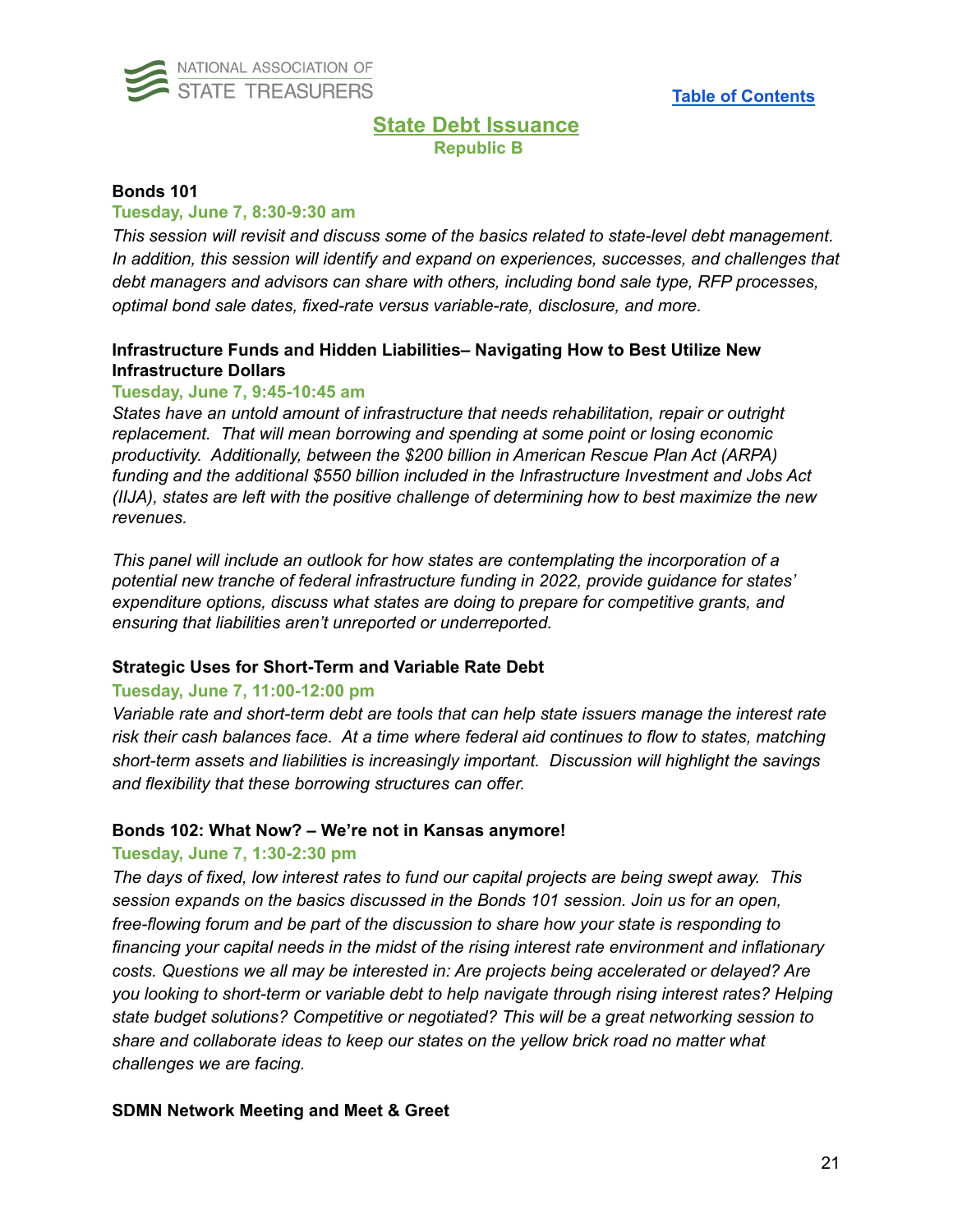

## **Tuesday, June 7, 2:45-3:45 pm**

*Join us for an open, free-flowing forum for those involved in debt issuance and management activities to meet colleagues and learn about new initiatives and plans for the State Debt Management Network. Be a part of the discussion and help us promote our goal of SDMN serving as the go-to authority on the professional management of state-level debt. Hosted by the Board of SDMN.*

## **ESG Designated Bonds – Trends, Disclosure, Framework, Marketing, Pros and Cons Wednesday, June 8, 8:30-9:30 am**

*This session will discuss the current trends in ESG bonds as well as ongoing disclosure requirements, standards and best practices, as well as potential frameworks for disclosure (ICMA and SDG goals) and marketability.*

## **Joint Session with Banking & Cash Management: State of the Economy**

### **Wednesday, June 8, 9:45-10:45 am**

*The economy, right? What's the deal with that? This session will spend time discussing the state of the economy as it relates to short-term and long-term tax-exempt markets.*

### **MSRB Roundtable Discussion**

#### **Wednesday, June 8, 11:00-12:00 pm**

*Maintaining an open dialogue with the MSRB is critically important for issuers and all market participants alike. Join a board member and a staff representative from the MSRB for an open discussion about the Board's priorities. Discussion will include a short overview of our strategic plan, including a continued commitment to issuer and investor protection. We will also provide an update on ongoing enhancements to EMMA to benefit issuers and an overview of how MSRB is continually working to improve overall market transparency. Finally, MSRB staff will provide a summary of MSRB's regulatory framework and our stakeholder outreach efforts. We encourage active dialogue among attendees to help inform MSRB's future undertakings.*

#### **Has Your Municipal Disclosure Been Hacked?**

#### **Wednesday, June 8, 1:30-2:30 pm**

*This session will provide finance and debt management officials a re-introduction of the cybersecurity topic including awareness of new risks that cybersecurity brings to borrowing credits that debt managers must administer. Panel discussion will focus on disclosure efforts and ideas relating to cybersecurity leading to good municipal disclosure without providing hackers a roadmap to future cybersecurity attacks.*

## **Municipal Analyst and Investor Wish List**

#### **Wednesday, June 8, 2:45-3:45 pm**

*This session will include multiple municipal analysts and investors of municipal obligations and provides issuers an excellent opportunity to hear what investors are currently searching for combined with what municipal analysts would like to see from issuers in order to move quickly on buy-side decisions. This panel will provide an excellent exchange between states/issuers and these important market participants.*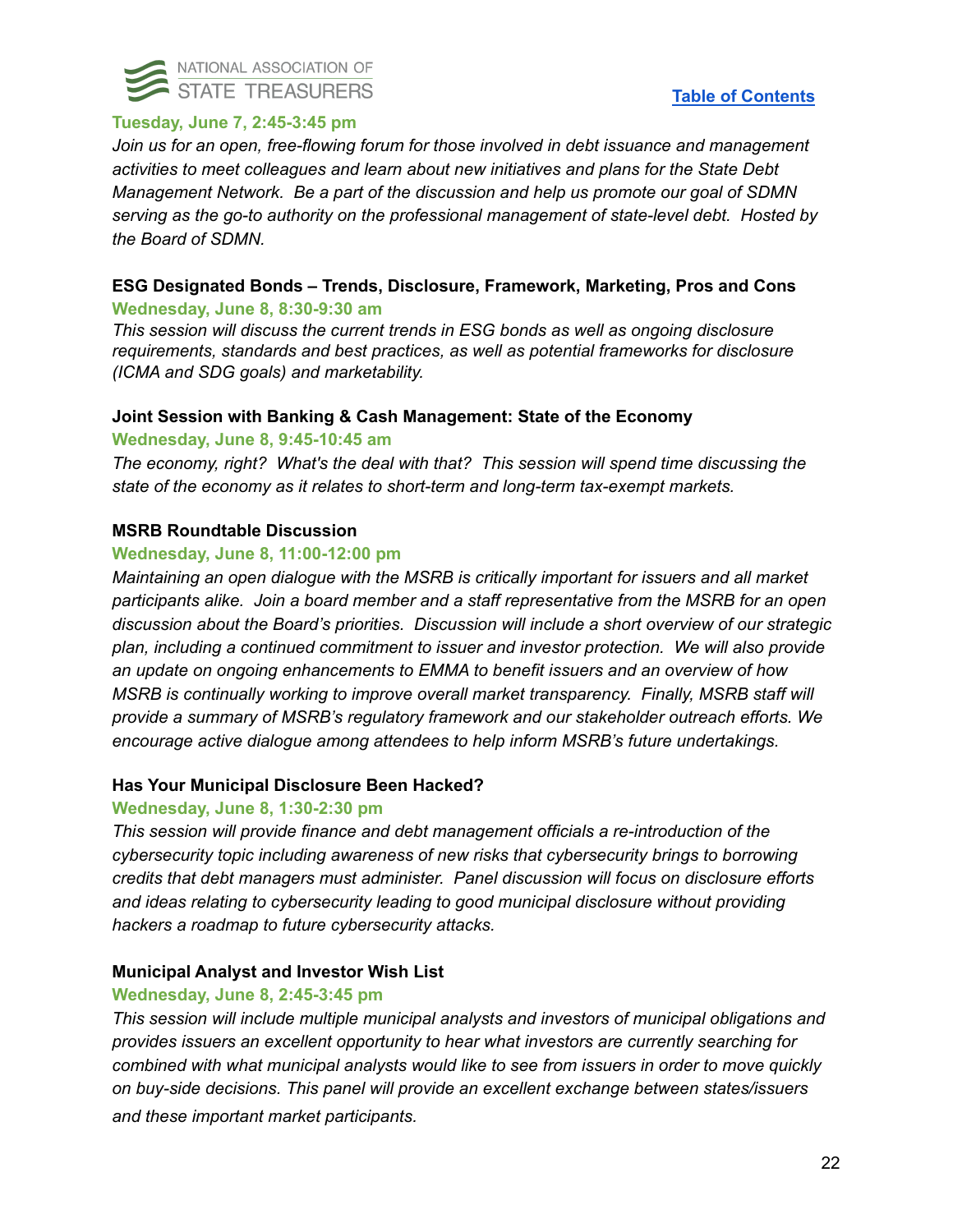<span id="page-22-0"></span>

# **Technology in the Treasury Republic A**

#### **Behind the Ransomware Iron Curtain, Preparedness and Disclosure**

#### **Tuesday, June 7, 9:45-10:45 am**

*Ransomware cybercriminals are daily targeting federal, state and local governments, plus court systems. Such attacks are devastating on many levels. Our panel, including an Ice Miller partner and former CIA officer who has been involved in hundreds of incidents including negotiations with these groups, will discuss the threat, best practices, and incident response. The discussion will include a mini-tabletop exercise with audience participation. Along with the exercise there will be conversation around disclosure and best practices for internal controls.*

#### **Beyond Treasury's Rush to Remote Access**

## **Tuesday, June 7, 11:00-12:00 pm**

*As Covid-19 demonstrated, the rush to remote access is a business continuity scenario that stands apart from short-term emergencies, which are resolved in a matter of hours or days. The years-long challenge that Covid brought to the workplace has been a key driver in digitizing the public sector at large, even as cybersecurity remains an ever-present threat. This session will help State Treasurers and staff understand how to balance easy, anywhere access with guards against rogue agents and hackers. Learn: Tactics to defend offices from potential harm; How Zero Trust safeguards remote access to mission critical systems; How to know when security has been breached; and Security checklist when procuring technology.*

## **Treasury Systems Evolution – Why Legacy Systems are Holding You and Your Employees Back**

#### **Tuesday, June 7, 1:30-2:30 pm**

*State treasurers are tasked with overseeing more cash than most countries have. Yet, the systems being used to oversee the cash and investments are typically built off of technology from the 90s. Automation is the most over-used word in the technological dictionary. This session hosted by Clearwater Analytics will help state treasurers see how automation, specifically among treasury systems, unlocks a whole new world of possibilities. In addition, this session will explore the evolution of other products, and how that can correlate to increased risk and large opportunity cost by not relying on the latest technology. Items that will be discussed include cyber security, employee retention, total cost of ownership analysis, along with many others.*

#### **Building a Next-Generation Cyber Defense Team**

#### **Wednesday, June 8, 8:30-9:30 am**

*Cyberattacks are a daily reality when it comes to protecting our digital assets. The industry is coming to an understanding that these attacks are inevitable. The massive investment in cyber security technology can no longer reduce the risk of breaches, when cyber defense teams are not skilled in operating the tools at their disposal. This session hosted by Cyberbit will discuss how agencies can dramatically improve cyber-readiness, by building cyber defense skills using next-generation approaches like hyper-realistic simulation.*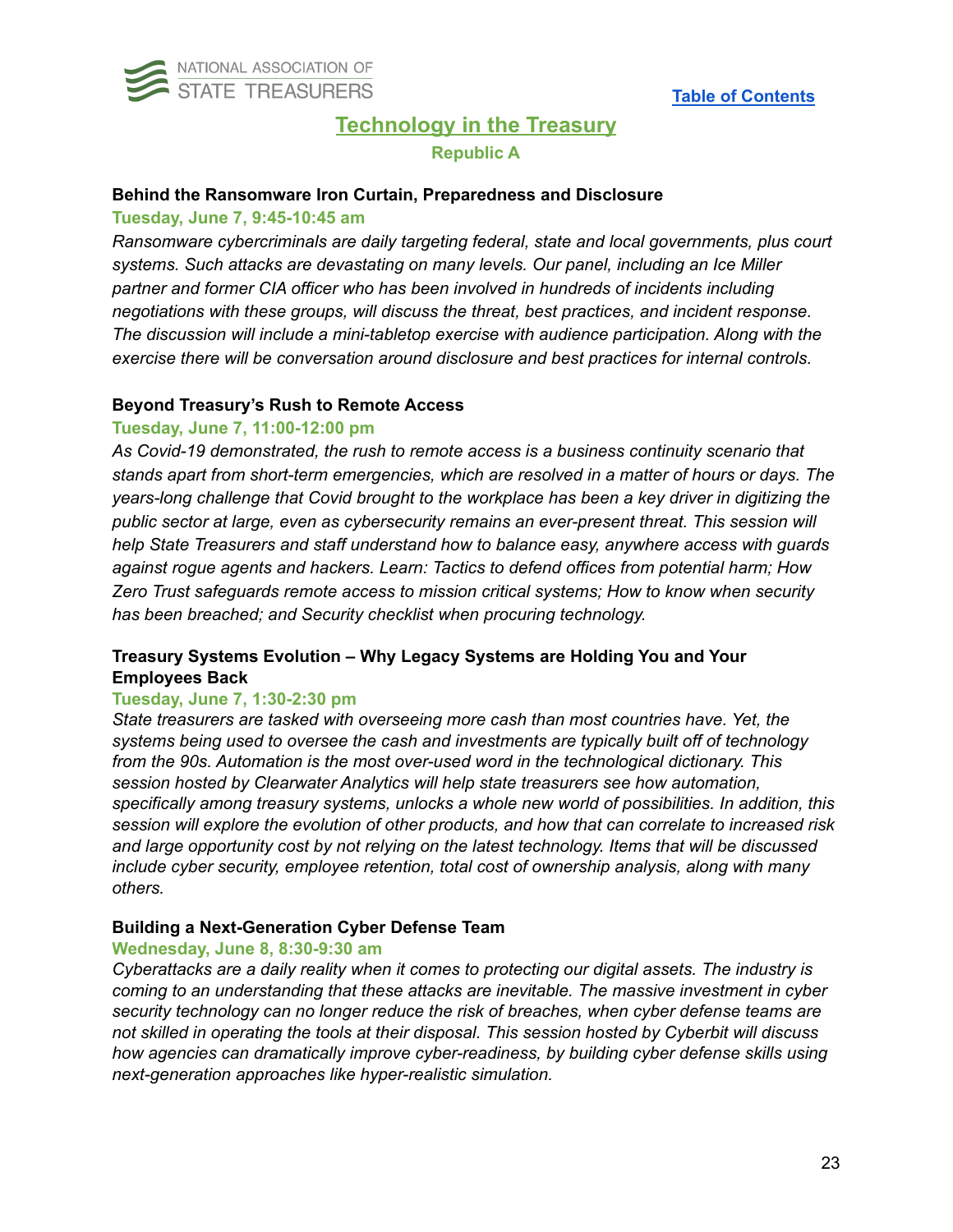

## **Low Hanging Technology Fruit: Advancing Transformation with Low Code & RPA Wednesday, June 8, 9:45-10:45 am**

*True digital transformation begins with savvy business owner's entrance into application generation. With development teams overwhelmed and development costs skyrocketing, providing low/no code and robotic process automation (RPA) tools to these business owners can provide true digital transformation in government. Hosted by the Arkansas Treasury office, join this interactive panel to learn more.*

## **Everyone is Talking Crypto, What do we need to know?**

## **Wednesday, June 8, 11:00-12:00 pm**

*Crypto has been called everything from a fad to a Ponzi scheme to the digital revolution and it's about to change the world as we know it. Some states are working on regulations for the growing industry. Others have tried to accept cryptocurrency for tax payments. State pension funds are investing in crypto. Mayors are grabbing attention to take pay in crypto. How can states best prepare for whatever comes next in the world of digital currency? Join this lively discussion hosted by S & P Global Ratings.*

## **Cyber Crimes 2.0**

## **Wednesday, June 8, 2:45-3:45 pm**

*Join the Bank of America's Cyber Crimes Division to discuss trends and best practices with a corporate practitioner to help your organization with strategies for protecting from and reacting to fraud and cyber crimes in the financial industry.*

## **Join the Financial Wellness Education Movement Offered by NAST & Enrich**

## **Thursday, June 9, 9:00-10:15 am**

*Is your state on board? During this hands-on workshop, you will learn how your office can implement the NAST and Enrich award-winning financial education platform and offer a solution tailored to the unique needs of your citizens. The NAST Foundation offers this personalized, interactive financial wellness platform for free through a grant from Wells Fargo. Join the cohort of Treasury offices that are already part of the program. Hear from your colleagues who are already having great success with improving the financial well-being of their citizens and learn how you too can be part of this exciting movement (and opportunity)!*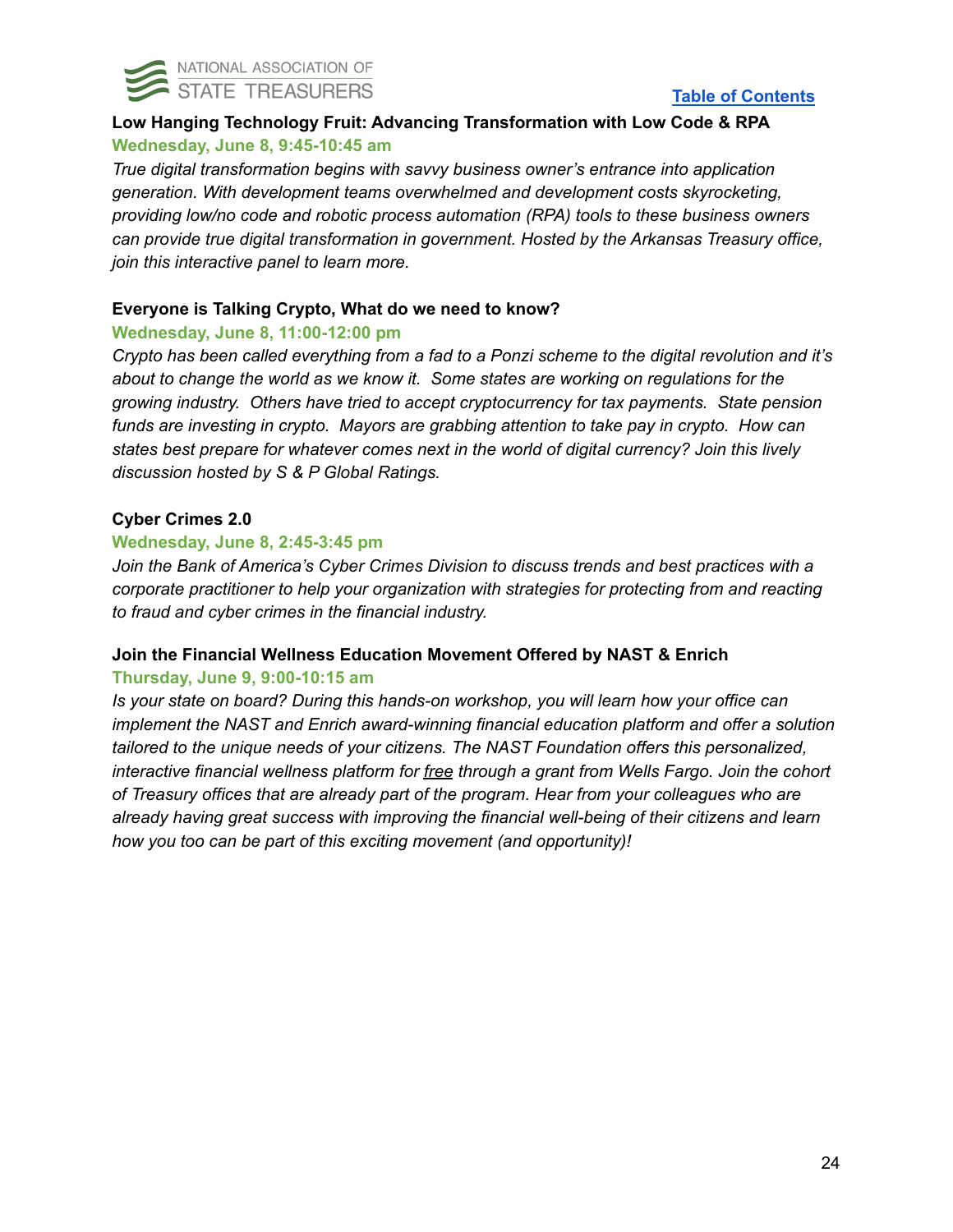<span id="page-24-0"></span>

## **Unclaimed Property**

### **Texas Ballroom E**

## **Thank you to our track sponsor Innovative Advocate Group**

**NAUPA Auditors Community Meeting (State Members Only)**

**Monday, June 6, 3:00-3:45 pm**

## **State of the States Pts. 1 & 2**

**Tuesday, June 7, 8:30-10:15 am** *Hear from your colleagues around the world in this series of updates from our member states/nations/territories.*

### **A Matter of Interest**

### **Tuesday, June 7, 10:30-12:00 pm**

*States follow several different practices when paying interest on claims for the period that* property is held in state custody. A handful of states pay on all; many on none; for others, only *on properties that were interest-bearing. In this session an expert panel will provide an overview of current state interest payment practices and lay out the arguments for and against. In addition, the panel will discuss the different methods to calculate interest (statutory fixed rate, actual returns, external benchmarks, time limits, etc.)*

#### **Lies, #\*%! Lies, and Statistics**

#### **Tuesday, June 7, 1:30-2:30 pm**

*As Mark Twain observed: "There are three kinds of lies: Lies, #\*%! Lies, and Statistics." Opponents will use data and statistics in an attempt to convince the public, policymakers, and even the courts that state unclaimed property programs are ineffective money-grabs by government. NAUPA and individual state programs must work together to provide consistent reporting of accurate data. Responses to requests for data need to use similar methodologies – whether for the NAUPA Annual Report or requests by associations, the news media, or legislators.*

#### **5 Years After RUUPA: Look Both Ways Before Crossing That Road**

#### **Tuesday, June 7, 2:45-4:15 pm**

*It has been over 5 years since the ULC adopted its Revised Uniform Unclaimed Property Act ("RUUPA"). This panel will discuss the extent to which RUUPA has been implemented, changes that have been made to RUUPA in those states022 that have enacted it and how certain provisions of RUUPA might be improved.*

## **Unclaimed Property Outreach: Ways to Impact Your State's Program**

#### **Wednesday, June 8, 8:30-9:30 am**

*Hear how member states are utilizing innovative, unconventional and even quirky ways of connecting owners with their unclaimed property.*